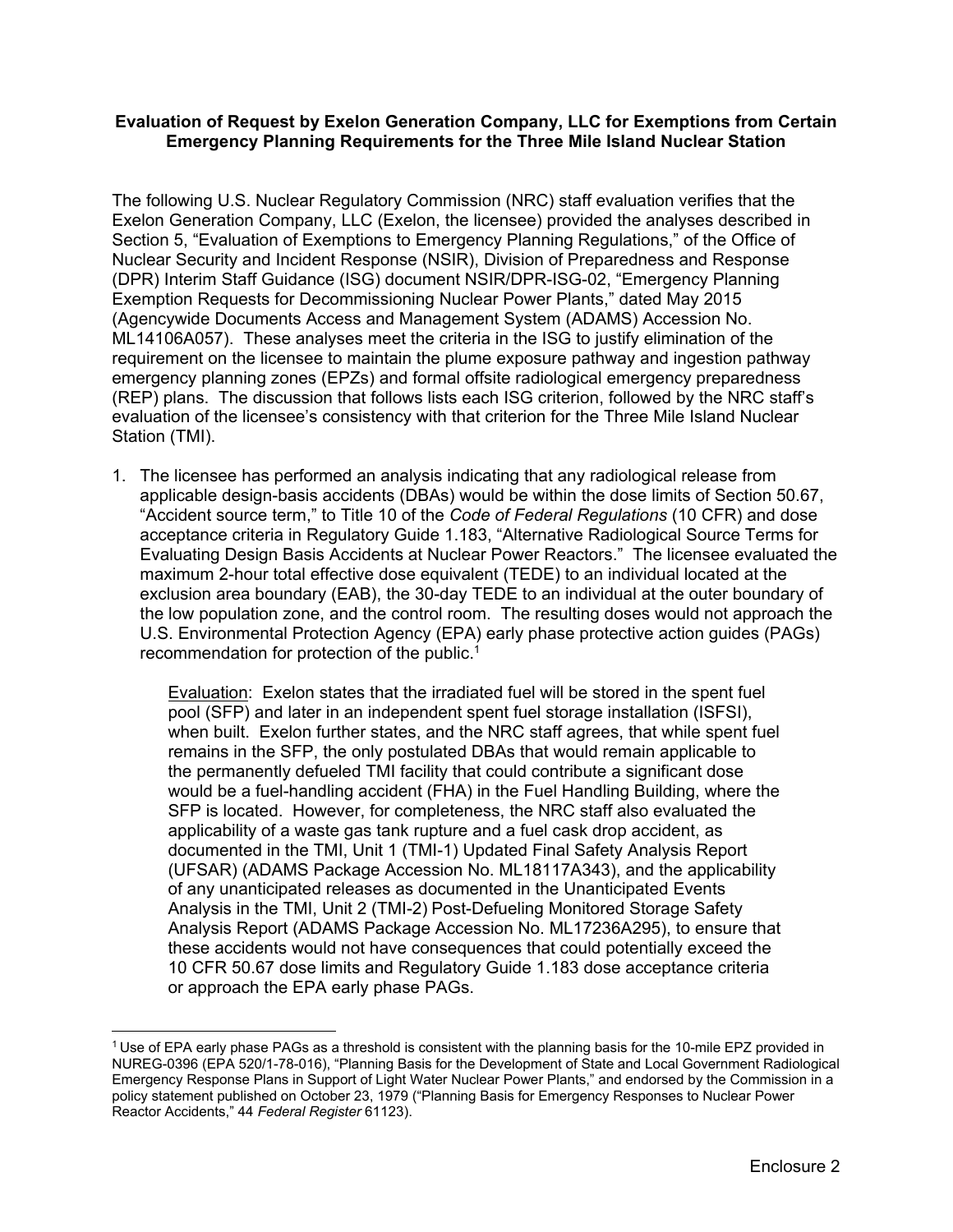*Fuel Handling Accident* – Exelon defines an FHA as the dropping of a single spent fuel assembly in the SFP during fuel-handling activities, such that the entire row of fuel rods in the assembly suffers mechanical damage to cladding. This accident is postulated to occur despite the administrative and physical limitations imposed on fuel-handling operations. The gap activity in the damaged fuel rods is instantaneously released into the SFP; however, the release would occur under 23 feet of water, which acts as a filter.

Exelon performed an analysis that shows that 365 days after permanent cessation of power operations, doses from an FHA would decrease to a level that would not warrant protective actions under the EPA early phase PAG framework and would meet the dose limit requirements under 10 CFR 50.67 and dose acceptance criteria under Regulatory Guide 1.183.

The NRC staff notes that the doses from an FHA are dominated by the isotope Iodine-131. Exelon requests that the approved exemptions become effective 488 days following the permanent cessation of power operations at TMl-1. The permanent cessation of power operations occurred on September 20, 2019. Therefore, by the date of implementation of the proposed exemptions, the fuel will have decayed for 488 days. After 488 days of decay, the thyroid dose from an FHA would be negligible. With 488 days of decay, the only isotope remaining in significant amounts, among those postulated to be released in a DBA FHA, would be Krypton-85. Since Krypton-85 primarily decays by beta emission, the calculated skin dose from an FHA release would make an insignificant contribution to the TEDE, which is the parameter of interest in the determination of the EPA early phase PAGs for sheltering or evacuation.

*Waste Gas Tank Rupture* – The Waste Gas Disposal System collects, stores, monitors, samples and releases radioactive gas, hydrogen and oxygen from the primary coolant. Following permanent cessation of power operations, the waste gas tanks will be required to retain, and release waste gas generated from water management activities for a limited duration. Once the reactor is permanently shut down and defueled, there is no mechanism to increase the radioactive source term within the reactor coolant system, so the source term begins to decrease due to radioactive decay. Therefore, upon permanent cessation of power operations, the initial radioactive source term contained within the waste gas tanks represents the highest (i.e., worst case) source term and the current analysis in the TMI-1 UFSAR (ADAMS Accession No. ML19067A066) remains bounding. Subsequent additions to the waste gas tanks resulting from water management activities would be less than the final shutdown and cooldown waste gas tank source term.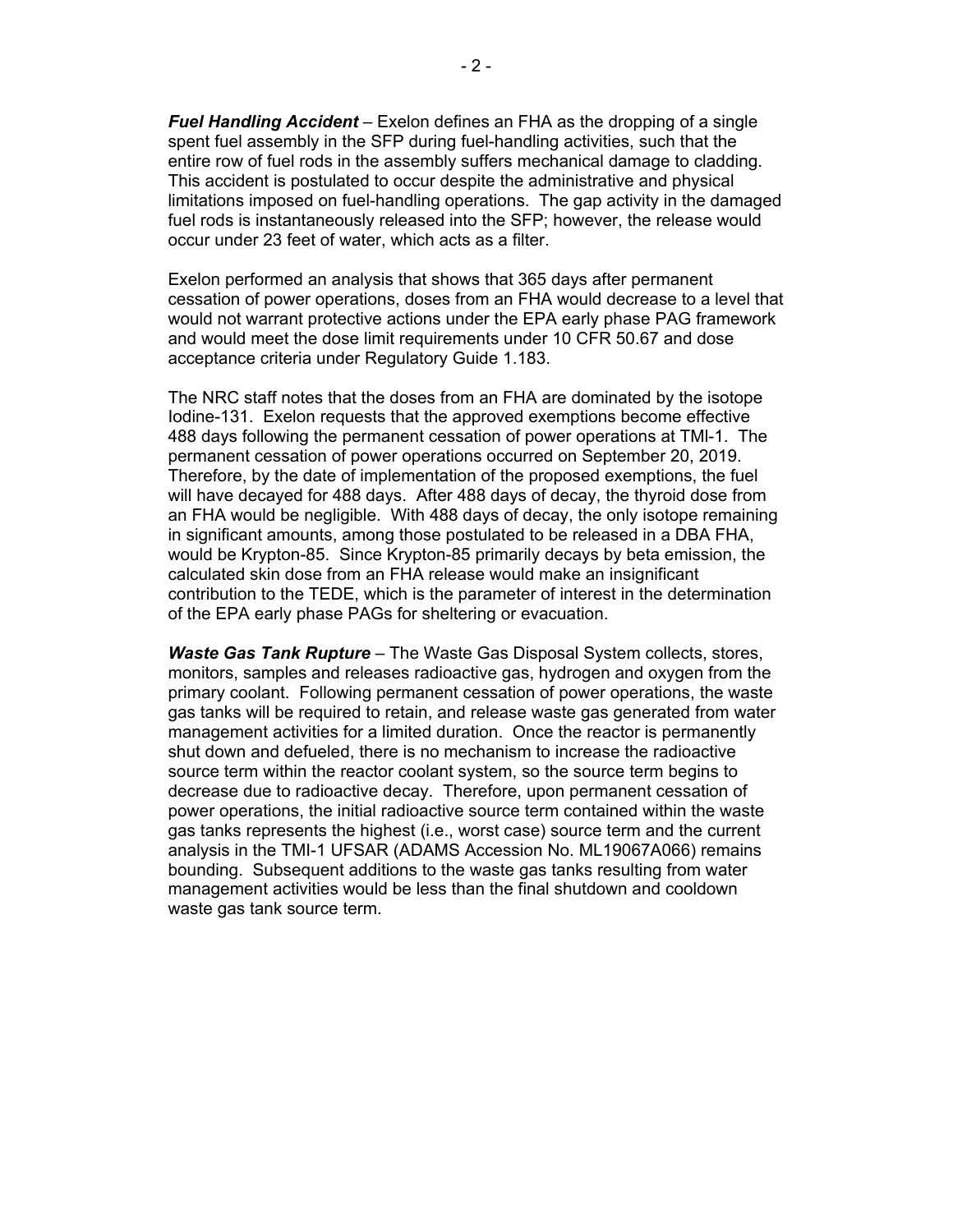*Fuel Cask Drop Accident* – The source term contained in a fuel cask is based on the assumptions that the fuel cask and its entire contents of 10 fuel assemblies are sufficiently damaged to allow the escape of all the noble gases and iodine in the gap activity of the primary coolant. The noble gases and iodine are assumed to be released directly to the atmosphere and to occur instantaneously. No credit is taken for any active safety system for the mitigation of the accident. The licensee's analysis demonstrates that 365 days after permanent cessation of power operations, the radiological consequences of the analyzed DBA will not exceed the limits of the EPA early phase PAGs at the EAB.

Exelon states that the fuel cask drop accident of record, as described in the TMI-1 UFSAR, remains valid after permanent defueling. However, as part of Exelon's ISFSI project, the Fuel Handling Building crane will be replaced and upgraded to a single failure-proof design and will no longer require a Cask Drop Analysis. Therefore, the only remaining applicable DBA will be an FHA.

*TMI Unit 2* – Exelon states the bounding event for TMI-2 is a fire in the Reactor Building with the Reactor Building Purge System in operation. Based on its analysis, Exelon states that the dose at the EAB is 13.5 millirem (mrem) expressed as a bone dose. Due to the isotopic mix (e.g., negligible amounts of iodine) and the nature of potential releases (i.e., particulate matter), a more restrictive basis (i.e., the critical organ) for comparison was selected for reporting dose for TMI-2 fires.

The NRC staff reviewed the assumptions, inputs, and methods used by Exelon to assess the radiological impacts of the proposed changes. The NRC staff finds that the proposed changes use analysis methods and assumptions consistent with the guidance contained in Regulatory Guide 1.183. The NRC staff compared the doses estimated by Exelon to the applicable criteria. The NRC staff concludes that Exelon has demonstrated that the dose consequences for postulated accidents at the permanently defueled TMI facility would not have consequences that could potentially exceed the applicable dose limits in 10 CFR 100.11, "Determination of exclusion area, low population zone, and population center distance," and 10 CFR 50.67, and the dose acceptance criteria in Regulatory Guide 1.183. The analysis demonstrates that 365 days after permanent cessation of power operations, the radiological consequences of the analyzed DBAs will not exceed the limits of the EPA early phase PAGs at the EAB. Therefore, the NRC staff finds the proposed changes to be acceptable from a dose consequence perspective.

2. The licensee has performed an analysis demonstrating that after the spent fuel has decayed for 488 days, with a complete loss of SFP water inventory with no heat loss (i.e., adiabatic heatup), a minimum of 10 hours would be available before any fuel cladding temperature reaches 900 degrees Celsius (°C) from the time all cooling is lost.

Evaluation: The NRC staff evaluates the ability to mitigate beyond-design-basis events considering the time available to implement measures to maintain spent fuel cooling or, if necessary, implement an appropriate emergency response. The NRC staff uses an assessment of the adiabatic heat-up to determine the available time because adiabatic heatup is generally the limiting condition. The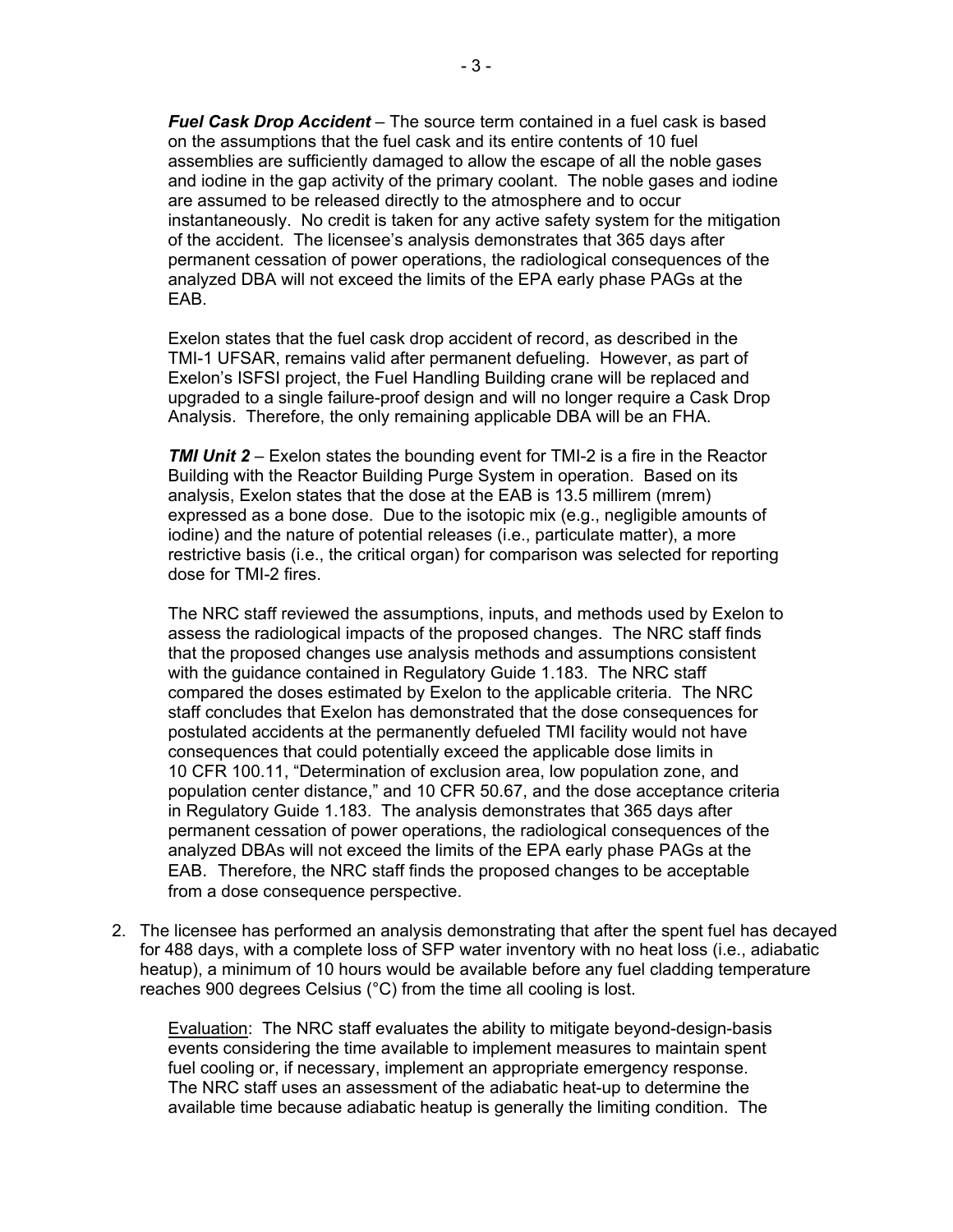heat-up time calculated is the time to reach a temperature of 900°C, which correlates to 1,652 degrees Fahrenheit (°F), as the temperature where "runaway oxidation" (zirconium cladding fire) is expected to occur, as defined in NUREG-1738, "Technical Study of Spent Fuel Pool Accident Risk at Decommissioning Nuclear Power Plants," dated February 2001 (ADAMS Accession No. ML010430066).

The 10-hour criterion, conservatively, does not consider the time to uncover the fuel and assumes instantaneous loss of cooling to the fuel. The 10-hour time period is also not intended to represent the time that it would take to repair all key safety systems or to repair a large SFP breach. The 10-hour criterion is a conservative period of time in which pre-planned mitigation measures to provide makeup water or spray to the SFP can be reliably implemented before the onset of a zirconium cladding ignition. In addition, in the unlikely event that a release is projected to occur, 10 hours would provide sufficient time for offsite agencies, if deemed warranted, to take appropriate action to protect the health and safety of the public.

Exelon provided a calculation in Attachment 2, "Three Mile Island Nuclear Station Zirconium Fire Analysis for Drained Spent Fuel Pool," to its application to determine the decay time necessary to ensure at least a 10-hour heat-up time considering the thermal capacity of the portion of the fuel assembly that heats uniformly and the decay heat rate of the fuel. The TMI-1 analysis shows that after the spent fuel has decayed for 488 days, for beyond-design-basis events where the SFP is drained and air cooling is not possible, at least 10 hours would be available from the time spent fuel cooling is lost until the hottest fuel assembly reaches a temperature of 900°C. This 10-hour minimum threshold provides sufficient time for TMI to take mitigative actions, or if governmental officials deem warranted, for offsite protective actions to be initiated using a comprehensive approach to emergency planning.

Exelon states that an initial fuel assembly temperature of 110°F was assumed. This is a conservative value based on the calculated maximum SFP temperature of 105.4°F, which assumes both SFP cooling trains are in service at 1 year after permanent cessation of power operations. The heat‐up time is assumed to start when the SFP has been completely drained, which is conservative relative to the actual conditions following an event that could lead to a loss of SFP water. For these events, water would be expected to be present for a significant time, considering the large volume of water initially in the pool, and absorb a significant amount of the decay heat generated during that time. The adiabatic assumption also assumes there is no air cooling of the assemblies since natural circulation flow paths are not credited and assumed blocked. These assumptions eliminate other mechanisms in which decay heat would be transferred away from the fuel bundle either by convective heat transfer or by the boiling of SFP water.

As noted in Attachment 2, Section 2.4, "Three Mile Island Nuclear Station Zirconium Fire Analysis for Drained Spent Fuel Pool (Calculation C-1101-202- E410-476, Revision 1)," Exelon calculated a best estimate decay heat load for the fuel assembly with the maximum heat load in the TMI SFP. This calculation considered TMI-1 operation for an assumed 720 effective full power days ending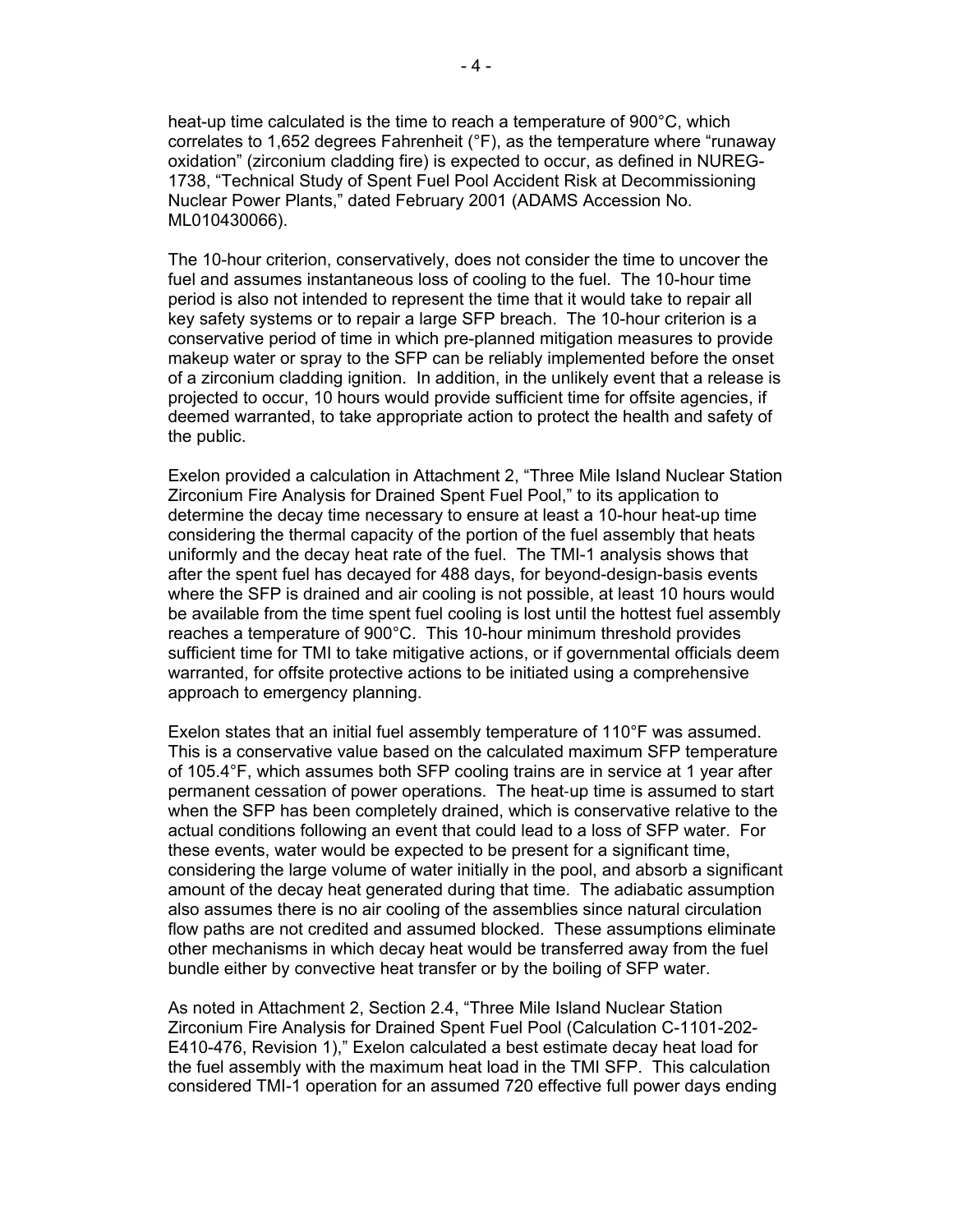on September 30, 2019, which bounds the actual operating power history prior to permanent cessation of power operations on September 20, 2019.

Section 2.4 of the Exelon calculation contains a table of the decay heat load for the highest load fuel assembly as a function of decay time (in days) after the assumed end of power operations. The limiting assembly was selected from several subgroups of assemblies calculated to have the highest fuel burnups used in the last cycle. Using the fuel burnup data, the licensee used the ORIGEN2 computer code to determine decay heat value for decay times of 365 days and beyond. The licensee developed a correlation between decay time (days) and the maximum fuel decay heat rate using a 3rd order polynomial.

A heat up analysis was performed to calculate the time to reach a temperature of 900°C (1,652°F). The thermal capacity of the fuel assembly was calculated based on the dimensions and materials of the Areva fuel assembly design used in the TMI-1 core. Fuel assembly materials consisted of uranium dioxide, Alloy M5, CF3 Stainless Steel, and Inconel Alloy 718.

These values were used to calculate the heat-up time by dividing the heat necessary to raise the temperature of the length of the fuel, fuel cladding, and guide tube material from approximately 110 $\degree$ F to 1,652 $\degree$ F using the decay heat rate of the fuel. This value was used in conjunction with the derived formula to calculate the 488-day required decay time. The specific heat capacity values increase with temperature, and Exelon selected values at 881°F, which is the midpoint of the evaluated range. The uranium dioxide specific heat values were calculated using a formula and approach consistent with results found in NUREG/CR-7024, "Material Property Correlations: Comparisons between FRAPCON-3.4, FRAPTRAN 1.4 and MATPRO," dated March 2011 (ADAMS Accession No. ML14296A063). The specific heat of other materials was defined using applicable material properties.

The NRC staff reviewed the calculation to verify that important physical properties of materials were within acceptable ranges and the results were accurate. The NRC staff determined that physical properties were appropriate and completed independent confirmatory calculations that produced similar results. Therefore, the NRC staff found that after 488 days of decay, at least 10 hours would be available before a significant offsite release could begin. The NRC staff concluded that the adiabatic heat-up calculation provided an acceptable method for determining that a minimum of 10 hours would be available before any fuel cladding temperature reaches 900°C from the time all cooling is lost.

3. The licensee has performed an analysis for a loss of SFP water inventory resulting in radiation exposure at the EAB and the control room (which indicates that any release would be less than EPA early phase PAGs at the EAB).

Evaluation: Exelon analyzed the radiological consequences of a beyond-designbasis scenario to evaluate the effects of a loss of water inventory from the SFP. The primary purpose of this calculation is to determine the dose rates as a function of time at the EAB and in the control room due to loss of shielding for an event in which the spent fuel assemblies are uncovered following drain down.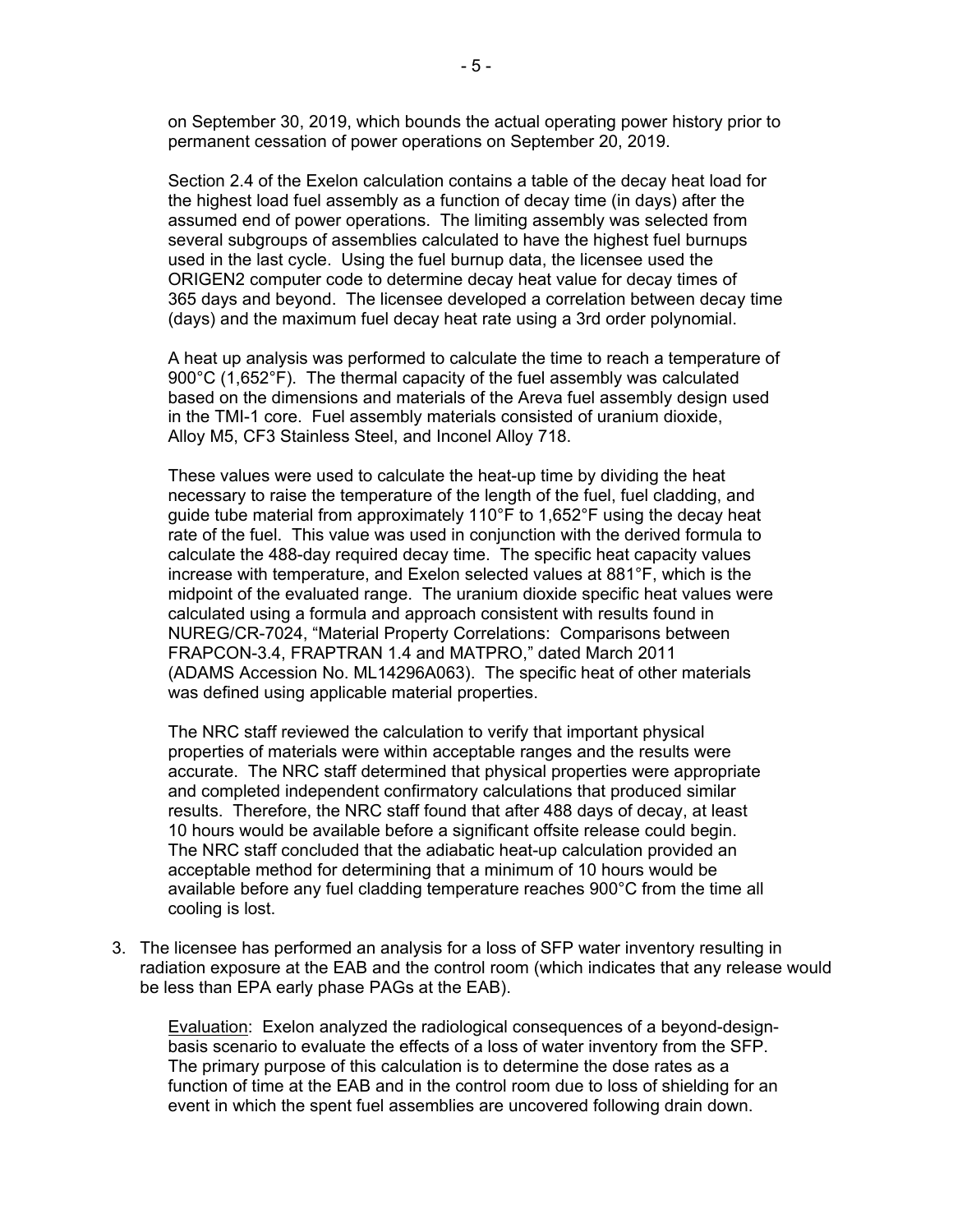The dose rates determined by this calculation are due to direct and indirect radiation from spent fuel assemblies. The NRC staff notes that while the direct dose rate above the unshielded fuel would be high, radiation protection personnel would restrict access to ensure that no one was subjected to the direct dose from the unshielded fuel.

The SFP water and the concrete pool structure serve as radiation shielding. A loss of water shielding above the fuel could increase the offsite radiation levels because of the gamma radiation emitted skyward interacting with air molecules and subsequently scattered back down to the ground where it can expose members of the public (known as "skyshine"). The offsite and control room radiological impacts of a postulated complete loss of SFP water were assessed by Exelon. A loss of water shielding above the fuel could increase the offsite radiation levels because of the gamma rays streaming up out of the SFP being scattered back to a receptor at the site boundary. With a decay of 365 days from permanent cessation of power operations, the dose rate at the EAB would be 0.404 mrem/hour, without crediting the shielding from the Fuel Handling Building roof. If the analysis credits the Fuel Handling Building roof structure, then the dose rate at the EAB would be well below 1 mrem/hour. The resultant dose rates if taken over the 10-hour accident duration would be less than the EPA early phase PAGs. Additionally, after 365 days of fuel decay, a postulated complete loss of SFP water would result in a gamma radiation dose rate in the control room below 0.1 mrem/hr. The NRC staff reviewed the licensee's analysis description and agrees that appropriate methods were used to evaluate the effects of this source of radiation at the control room and the EAB. Therefore, the NRC staff concludes that the dose consequence from skyshine emitted from the SFP due to a loss of SFP normal cooling would not exceed a level that would warrant protective actions under the EPA early phase PAGs.

4. Considering the site-specific seismic hazard, the licensee has performed either an evaluation demonstrating a high-confidence of a low probability (less than 1 x 10<sup>-5</sup> per year) of seismic failure of the SFP storage structure, or an analysis demonstrating the fuel has decayed sufficiently that natural air flow in a completely drained pool would maintain peak cladding temperature below 565˚C (the point of incipient cladding damage).

Evaluation: Exelon conducted a seismic evaluation of the SFP structure in response to an NRC letter to all power reactor licensees, "Request for Information Pursuant to Title 10 of the *Code of Federal Regulations* Regarding Recommendations 2.1, 2.3, and 9.3, of the Near-Term Task Force Review of Insights from the Fukushima Dai-ichi Accident," dated March 12, 2012 (ADAMS Accession No. ML12073A348). The seismic hazard evaluation was applicable to all structures, including the SFP, and was prepared and submitted for NRC review. The Exelon submittal (ADAMS Accession No. ML14090A271) documents the seismic hazard evaluation in conformance with Near-Term Task Force (NTTF) Recommendation 2.1.

The NRC staff review of the NTTF submittal associated with the reevaluated seismic hazard was documented in a letter dated August 14, 2015 (ADAMS Accession No. ML15223A215).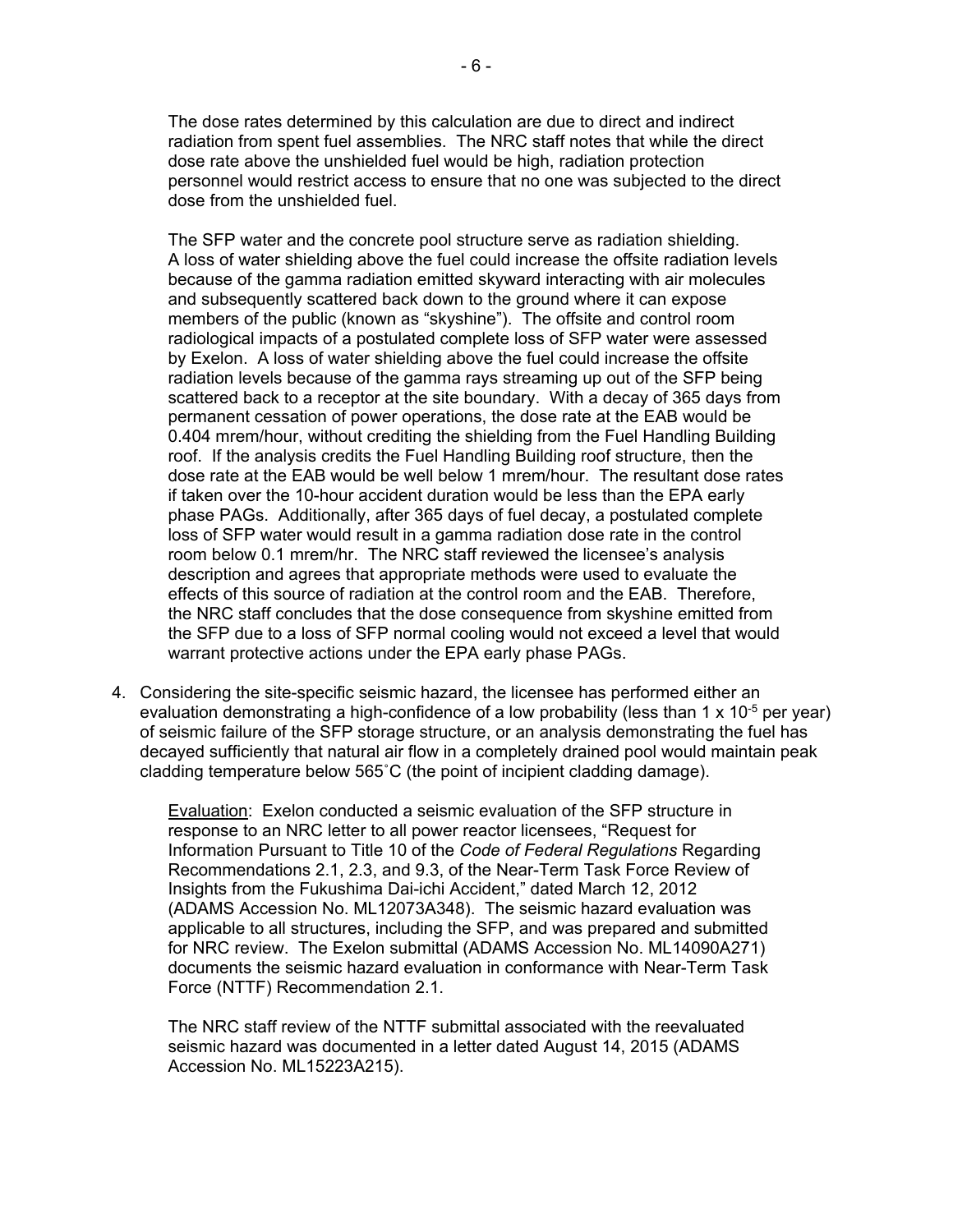By letter dated August 31, 2016 (ADAMS Accession No. ML16244A326), Exelon summitted its TMI-1 SFP evaluation, which provided assurance of high-confidence of low probability of failure, for NRC review. Exelon stated that this assessment was performed using the Electric Power Research Institute (EPRI) document EPRI 3002007148, "Seismic Evaluation Guidance: Spent Fuel Pool Integrity Evaluation," dated February 2017 (ADAMS Accession No. ML16312A399), which the NRC staff endorsed for performance of SFP seismic re-evaluations by letter dated March 17, 2016 (ADAMS Accession No. ML15350A158). The NRC staff assessed Exelon's implementation of the EPRI guidance through the completion of a reviewer checklist. By letter dated October 27, 2016 (ADAMS Accession No. ML16293A873), the NRC staff concluded that sufficient information was provided, including the SFP integrity evaluation, to meet the SFP Evaluation Guidance (Item 9 in Enclosure 1 of the NRC's 10 CFR 50.54(f) letter), thus demonstrating high-confidence of a low probability (less than  $1 \times 10^{-5}$  per year) of seismic failure on the SFP storage structure.

In addition, Exelon provided, in its supplemental letter, that the off-loaded fuel assemblies (a.k.a. hot cells) will be arranged so that all four face-adjacent cells will have assemblies that have been discharged for at least 5 years (a.k.a. cold cells). Additionally, two or more hot cells may not take credit for the same cold cell. Storing spent fuel in such a dispersed pattern in the SFP promotes air cool-ability of the spent fuel in the unlikely event of a loss of water.

5. If the licensee is storing fuel in an SFP, the licensee should address, for the decommissioning site, the risk reduction measures identified in NUREG-1738 as industry decommissioning commitments (IDCs) and staff decommissioning assumptions (SDAs).2 The IDCs and SDAs are a set of design characteristics and operational capabilities that either help prevent a substantial loss of coolant inventory or increase the likelihood of recovery from such an event.

Evaluation: In accordance with the safety analysis in NUREG-1738, the beyond-designbasis event sequences that dominate risk at a decommissioning nuclear power reactor are large earthquake or cask-drop events. This is an important difference relative to an operating nuclear power reactor, where typically a large number of different initiating events make significant contributions to risk.

Assurance that the results of the NUREG-1738 analysis are representative of the plant-specific conditions at TMI can be established by assessing the facility against certain design and operational characteristics that were assumed in the NUREG-1738 analysis. These characteristics were identified in the NUREG-1738 study as recovery, mitigation, and emergency response activities assumptions that were relied on to evaluate the likelihood of success in event sequences. In Section 5.5, "Comparison to NUREG-1738 Industry Decommissioning Commitments and Staff Decommissioning Assumptions," to its application, Exelon described the conformance of the TMI facility

 $\overline{a}$ 

<sup>&</sup>lt;sup>2</sup> Refers to IDCs proposed by the Nuclear Energy Institute (NEI) in a letter to the NRC dated November 12, 1999 (ADAMS Accession No. ML993340413), and several additional SDAs identified through the NRC staff's risk assessment and the NRC staff's evaluation of the safety principles for decommissioning plants in Regulatory Guide 1.174, "An Approach for Using Probabilistic Risk Assessment in Risk-Informed Decisions on Plant-Specific Changes to the Licensing Basis." The IDCs and SDAs are summarized in Tables 4.2-1 and 4.2-2 to NUREG-1738.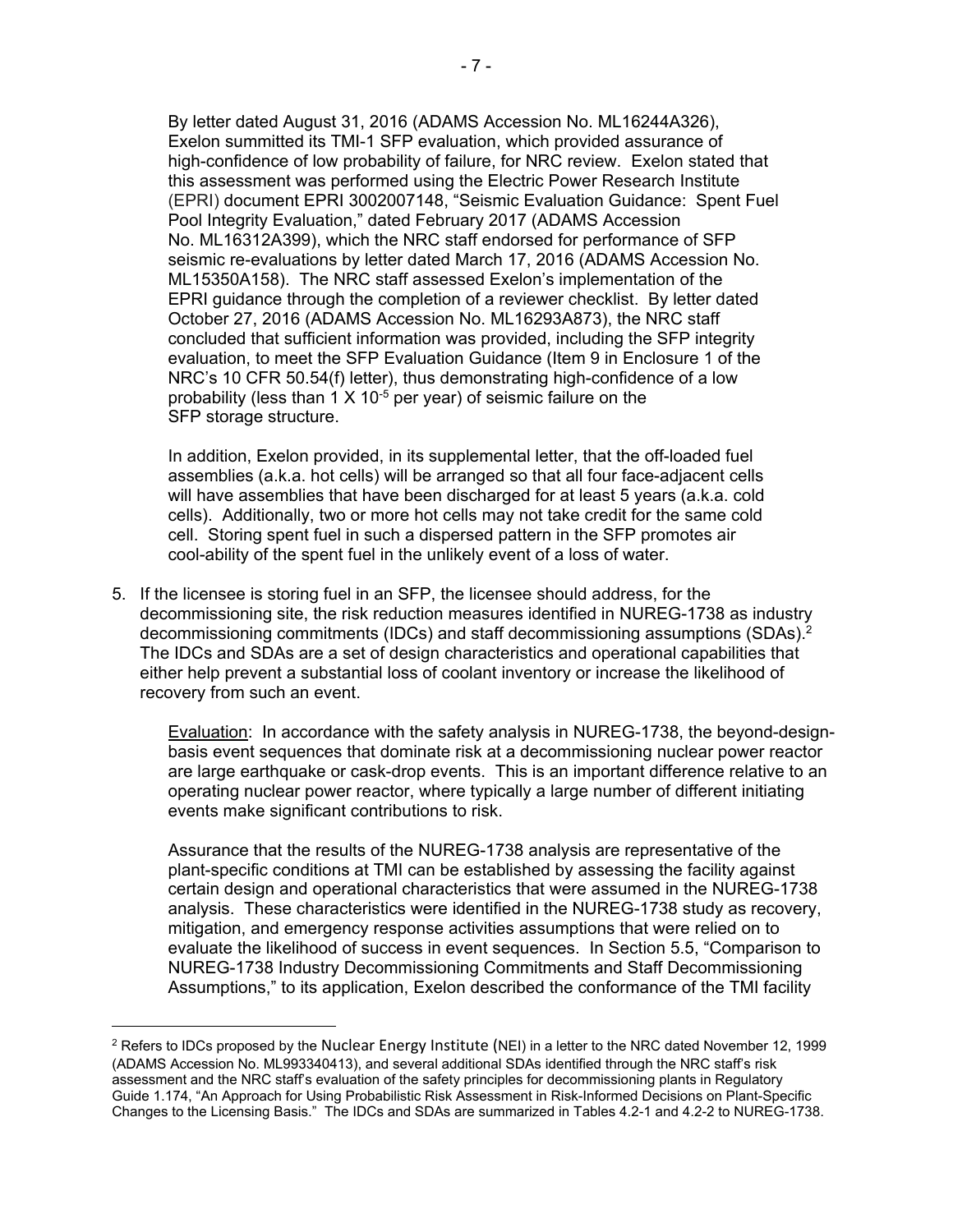and operations with the IDCs and the SDAs. In their discussion of the IDCs and SDAs, Exelon addressed measures in place to minimize the potential risk from event sequences that dominate risk at a decommissioning reactor with fuel stored in an SFP (for example, those IDCs and SDAs related to fuel cask handling activities and seismic events).

The NRC staff evaluation focused on Exelon's conformance with IDCs and SDAs that are related to the design and operation of structures, systems, and components associated with the SFPs. The summary below of the NRC staff's findings is based on an assessment of Exelon's IDC and SDA items.

**IDC #1:** Cask drop analyses will be performed or single-failure-proof cranes will be used for handling of heavy loads (i.e., phase II of NUREG-0612 "Control of Heavy Loads at Nuclear Power Plants: Resolution of Generic Technical Activity A-36," dated July 1980 (ADAMS Accession No. ML070250180) will be implemented).

Evaluation: Exelon has analyzed the Fuel Cask Drop Accident, defined as the dropping of a fuel cask through the maximum drop height during transfer operations of a fuel cask onto a rail car. A cask drop into the SFP is prevented by the Technical Specifications requirement that the key operated travel interlock system for automatically limiting the travel area of the Fuel Handling Building crane shall be imposed whenever loads in excess of 15 tons are lifted and transported, which prevents cask movement in locations where the cask could drop into the SFP.

Section 9.7.1.1, "Fuel Handling System," of the TMI-1 UFSAR contains discussion on the fuel handling system designed to minimize the possibility of mishandling or maloperations that could cause fuel assembly damage, potential fission product release, or both. This UFSAR section further defines travel limitations and administrative controls for normal operation and load handling over or near the SFP. Section 9.7.1.1 of the TMI-1 UFSAR states:

The fuel handling crane during its normal operation is prevented from handling heavy loads over the spent fuel pool and its adjacent area by a key-interlock system. The automatic travel interlock system is administratively imposed during normal operation from a keylock switch whenever the fuel handling crane is to transport loads in excess of 15 tons and confines the crane bridge and trolley horizontal motions to the shaded areas indicated on Figure 9.7-2 [Allowable Load Handling Area When Fuel Handling Building Crane Travel Interlock System is Activated]. The vertical lift height of such a load is under strict administrative control. The only area of the spent fuel pool structure that may be exposed to a spent fuel cask accidentally dropped from a height greater than one foot is the shipping cask area (Figure 9.7-1 [Fuel Handling System]) which has been designed to withstand the impact from a dropped spent fuel cask. The bottom of the spent fuel cask storage area is constructed of solid reinforced concrete to bedrock…

Exelon stated that the Fuel Handling Building crane will be upgraded (or replaced) to a single-failure-proof design to handle spent fuel casks for the facility ISFSI, which minimizes the potential for a load drop. Exelon described planned future upgrades to a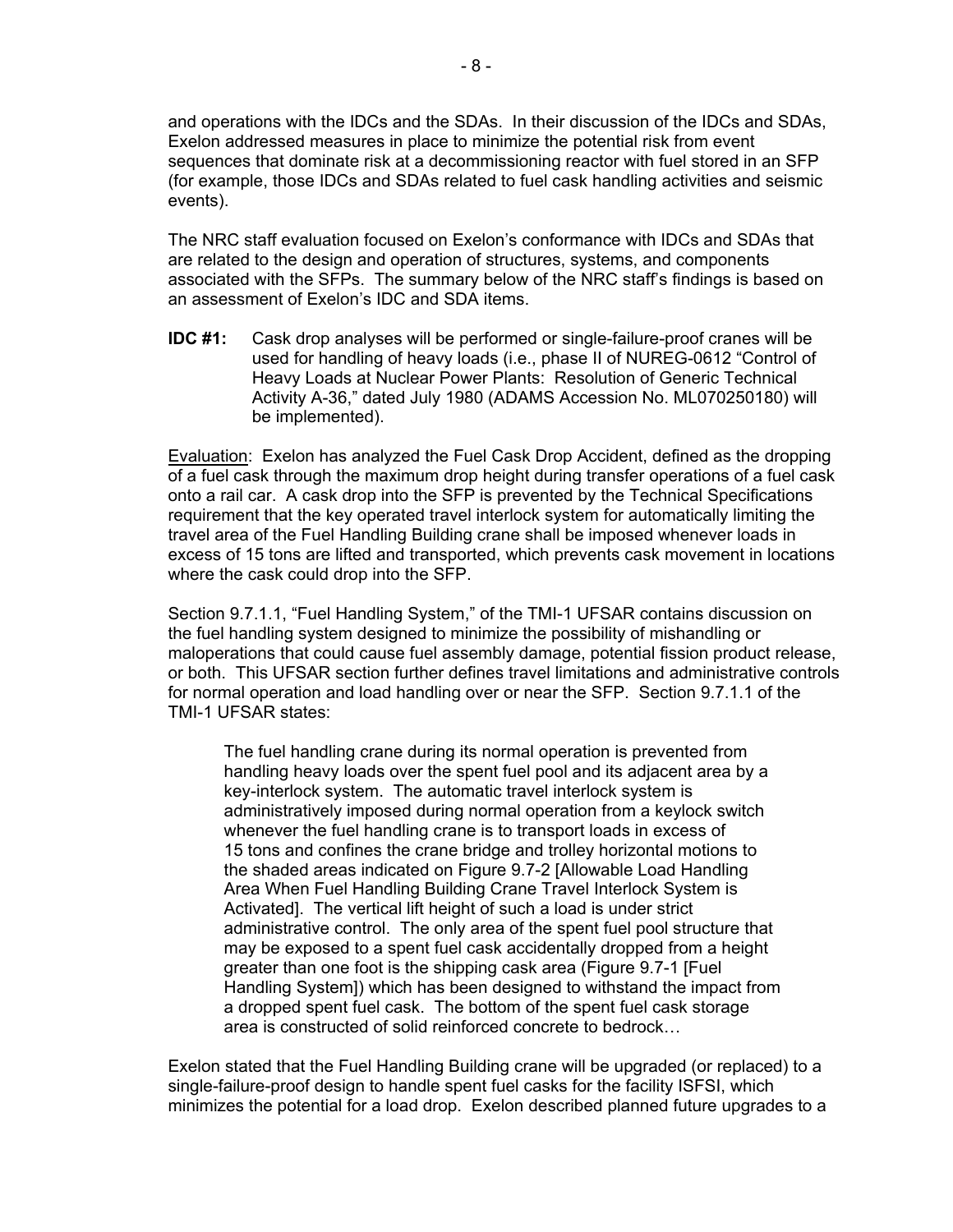single-failure-proof overhead handling system that would permit removal of some or all of the load limitations and travel restrictions by eliminating a load-drop accident as a credible design-basis event. Therefore, the NRC staff finds that Exelon satisfies NUREG-1738 IDC #1.

- **IDC #2:** Procedures and training of personnel will be in place to ensure that onsite and offsite resources can be brought to bear during an event.
- **IDC #3:** Procedures will be in place to establish communication between onsite and offsite organizations during severe weather and seismic events.
- **IDC #4:** An offsite resource plan will be developed which will include access to portable pumps and emergency power to supplement onsite resources. The plan would principally identify organizations or suppliers where offsite resources could be obtained in a timely manner.

Evaluation: Exelon states that TMI-1 has procedures in place to ensure onsite and offsite resources can be brought to bear during an event. Exelon provided a list of event-related procedures (e.g., loss of SFP cooling, security threat or intrusion, flood, earthquake), that will be implemented as necessary depending on the type of event. In addition, these procedures provide direction for additional actions and communications between offsite agencies and the onsite emergency response organization (ERO) during severe weather and seismic events. Exelon states TMI-1 has multiple portable pumps and emergency generators that meet Extensive Damage Mitigation Guidelines (EDMG) requirements. These can be used as required by abnormal procedures. In addition, emergency plan drills will be conducted to maintain proficiency in response to a plant event. As further described in its proposed Permanently Defueled Emergency Plan (ADAMS Accession No. ML19182A182), Exelon would provide for deployment of onsite resources and access to offsite resources, including provisions for training, communications, and coordination to obtain offsite resources. Exelon further states that resources are available from other Exelon facilities nearby. Therefore, the NRC staff concludes Exelon has adequate procedures to satisfy the conditions assumed in the NUREG-1738 analysis regarding effective use of onsite and offsite resources to respond to events affecting the SFP.

**IDC #5:** SFP instrumentation will include readouts and alarms in the control room (or where personnel are stationed) for SFP temperature, water level, and area radiation levels.

Evaluation: Exelon stated that the SFP instrumentation includes instruments, indicators, and alarms for SFP water level, temperature, and radiation levels. SFP temperature is monitored on the plant process computer and has a high temperature alarm function in the control room. There are low level alarm functions available in the TMI-1 control room. Two channels of continuous SFP water level indicators were added for reliable SFP level indication in response to NRC Order EA-12-051, "Order Modifying Licenses with Regard to Reliable Spent Fuel Pool Instrumentation," dated March 12, 2012 (ADAMS Accession No. ML12054A679). A radiation monitor located in the Fuel Handling Building provides radiation levels in the spent fuel storage area and is monitored and alarmed in the control room. Therefore, the NRC staff concludes that Exelon will maintain adequate SFP monitoring instrumentation to satisfy the conditions assumed in the NUREG-1738 analysis regarding monitoring events affecting the SFP.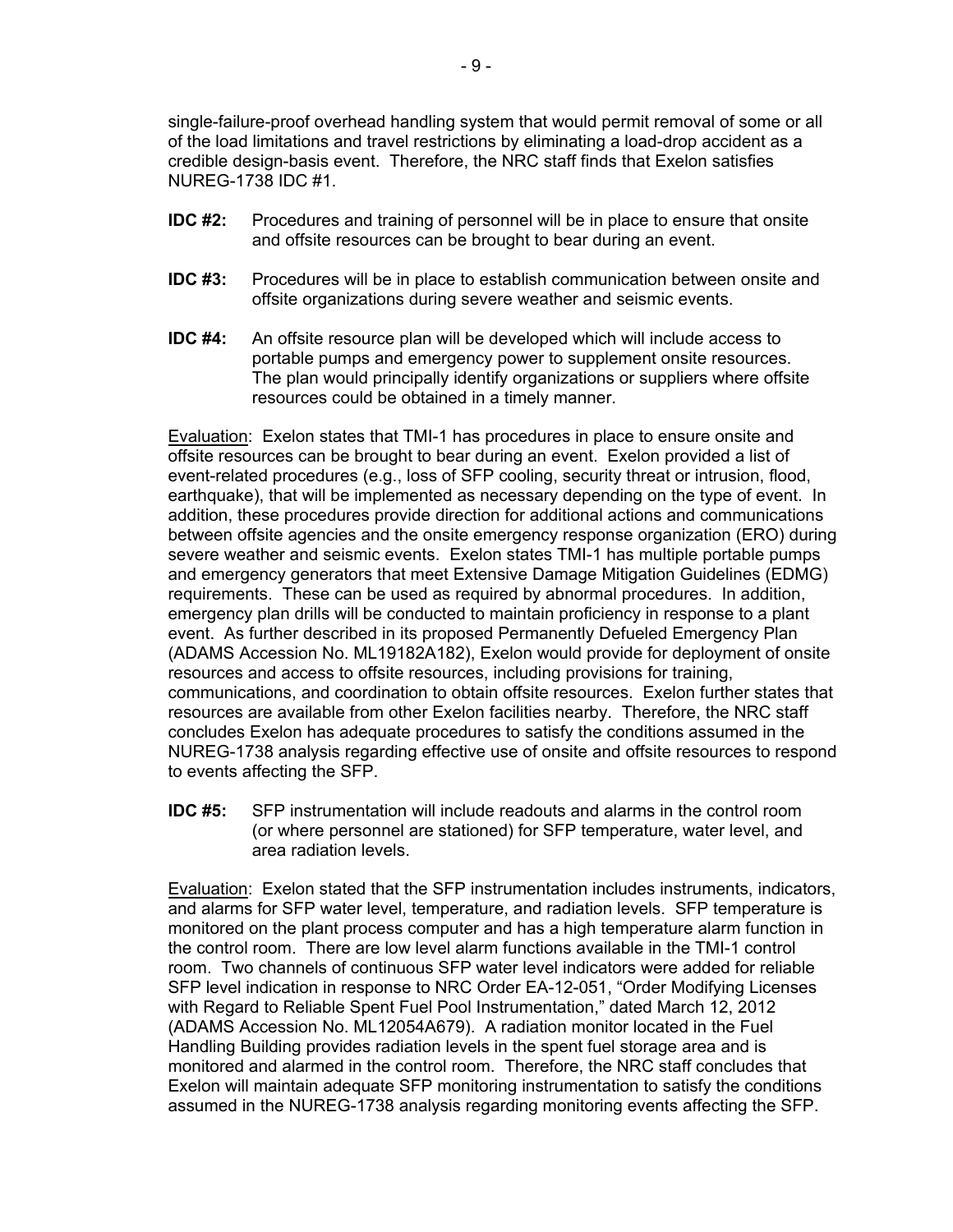**IDC #6:** SFP seals that could cause leakage leading to fuel uncovery in the event of seal failure shall be self-limiting to leakage or otherwise engineered so that drainage could not occur.

Evaluation: The TMI-1 spent fuel storage facility is contained in the Fuel Handling Building and consists of two connected pools, Pool A (1,494 storage locations) and Pool B (496 storage locations). A cask loading pit is located within Pool B, and Pool A is connected to the fuel transfer canal in the reactor building via two fuel transfer tubes. Exelon indicated there are no seals in the SFP that would be subject to leakage. In the Exelon response to an NRC staff request for additional information (ADAMS Accession No. ML19344C115), Exelon described that the transfer tube gate valves would remain locked closed under administrative control and the blank flange on the reactor building side of each transfer tube will remain bolted in place to prevent loss of coolant inventory via the fuel transfer system because there is no longer a need to transfer fuel between the reactor and the SFP.

The SFP cooling system pumps are equipped with seals. However, the configuration of the SFP cooling system and its connections to the SFP prevent a substantial loss of SFP coolant inventory from becoming a consequence of a pump seal failure. Specifically, the cooling water inlet and outlet connections to the SFP are near the normal water level to protect against a substantial loss of water.

The NRC staff finds that the described design features that limit the potential for drainage through the fuel transfer system and SFP cooling system are consistent with the assumptions used in the analysis presented in NUREG-1738 (IDC #6).

**IDC #7:** Procedures or administrative controls to reduce the likelihood of rapid draindown events will include (1) prohibitions on the use of pumps that lack adequate siphon protection, and (2) controls for pump suction and discharge points. The functionality of anti-siphon devices will be periodically verified.

Evaluation: Exelon provided a description of SFP configuration and use of siphon breakers to minimize the potential for draindown. Fuel storage in the Fuel Handling Building is provided in two pools: SFP A which has the capability for new fuel and spent fuel storage and handling; and SFP B which has the capability for spent fuel storage as well as fuel cask handling.

Exelon further described the SFP and its cooling system connection design to show that the physical arrangement of the piping inlets, outlets and anti-siphon devices precludes draining below the level of the top of the stored fuel in its storage rack. To protect loss of water, the cooling water inlet and outlet connections to SFP B all enter slightly below or at the normal water level in the pool. SFP A has a drain connection from the spent fuel cooling system extending downward from 10 feet above the top of fuel stored in this pool to near bottom of the pool with a normally locked open valve to prevent siphoning below an elevation 10 feet above the stored fuel. The spent fuel cask pit is in the corner of SFP B and is separated from the remainder of the SFP by a thin barrier with a gated opening for fuel transfer operations. For the spent fuel cask pit in SFP B, the combined drain/fill connection enters the pit at an elevation 12 feet above top of fuel and contains a siphon breaker with a normally locked-open valve to prevent siphoning in the unlikely event the line breaks outside of the pool.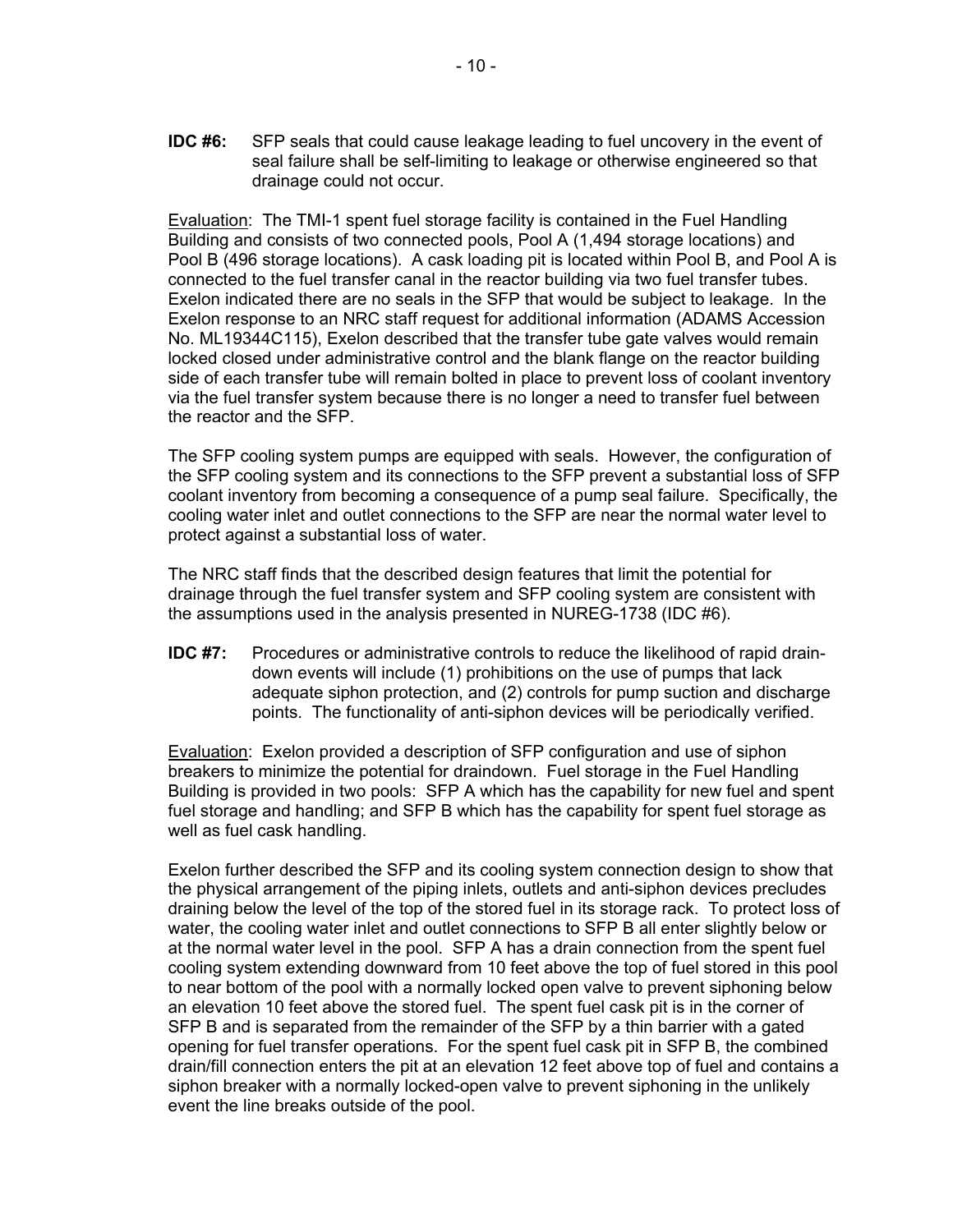As indicated in NUREG-1738, the low likelihood of loss of inventory is dependent upon design provisions (IDC #6) and procedures and controls (IDC #7) to limit leakage.

The NRC staff concludes that the physical configuration of inlet and outlet connections and use of anti-siphon devices provide adequate control to minimize the potential for rapid drainage through permanent systems and are consistent with the assumptions used in the analysis presented in NUREG-1738.

**IDC #8:** An onsite restoration plan will be in place to provide repair of the SFP cooling systems or to provide access for makeup water to the SFP. The plan will provide for remote alignment of the makeup source to the SFP without requiring entry to the refueling floor.

Evaluation: Exelon indicated that procedure TMI OP-TM-AOP-035, "Loss of Fuel Pool Cooling," provides plans for the initial response to abnormal conditions in the SFP and additional reference to makeup source and procedures. The following procedures describe makeup capability:

- Makeup from Fire Service (OP-TM-251-901, "High Capacity Fire Service Makeup to Spent Fuel Pool")
- Makeup from raw water sources (OP-TM-919-922, "FSG-6-Makeup from Raw Water Sources")
- Fuel Pool Makeup from FX-P-2A/B (OP-TM-919-914, "Spent Fuel Pool Makeup Using FX-P-2A or FX-P-2B") (This method does not require access to the spent fuel pool refueling floor)
- SFP Spray (OP-TM-251-902, "Spent Fuel Pool Spray")
- SFP Spray from outside the SFP Building (OP-TM-251-904, "Spent Fuel Pool Building (External) Spray"), including using an off-site fire truck

The NRC staff finds that the planned SFP cooling and make-up water capability, with access to numerous sources of makeup inventory, conforms to the capabilities assumed for the analysis presented in NUREG-1738.

**IDC #9:** Procedures will be in place to control SFP operations that have the potential to rapidly decrease SFP inventory. These administrative controls may require additional operations or management review, management physical presence for designated operations or administrative limitations such as restrictions on heavy load movements.

Evaluation: Exelon states that procedure WC-DC-100, "Decommissioning Work Control Process," dictates the review and approval of work conducted while in decommissioning. This procedure directs performance of integrated risk assessment per procedure OP-DC-104, "Decommissioning Integrated Risk Management," which provides for evaluation of potential operational risk. Heavy loads are controlled through the use of procedure MA-AA-716-022, "Control of Heavy Loads Program." Fuel and heavy load movements that could affect the safe handling and storage of nuclear fuel require approval by the shift manager. Additionally, the ISFSI transfer equipment will be designed such that there will be no ISFSI-related movements (when built). As stated in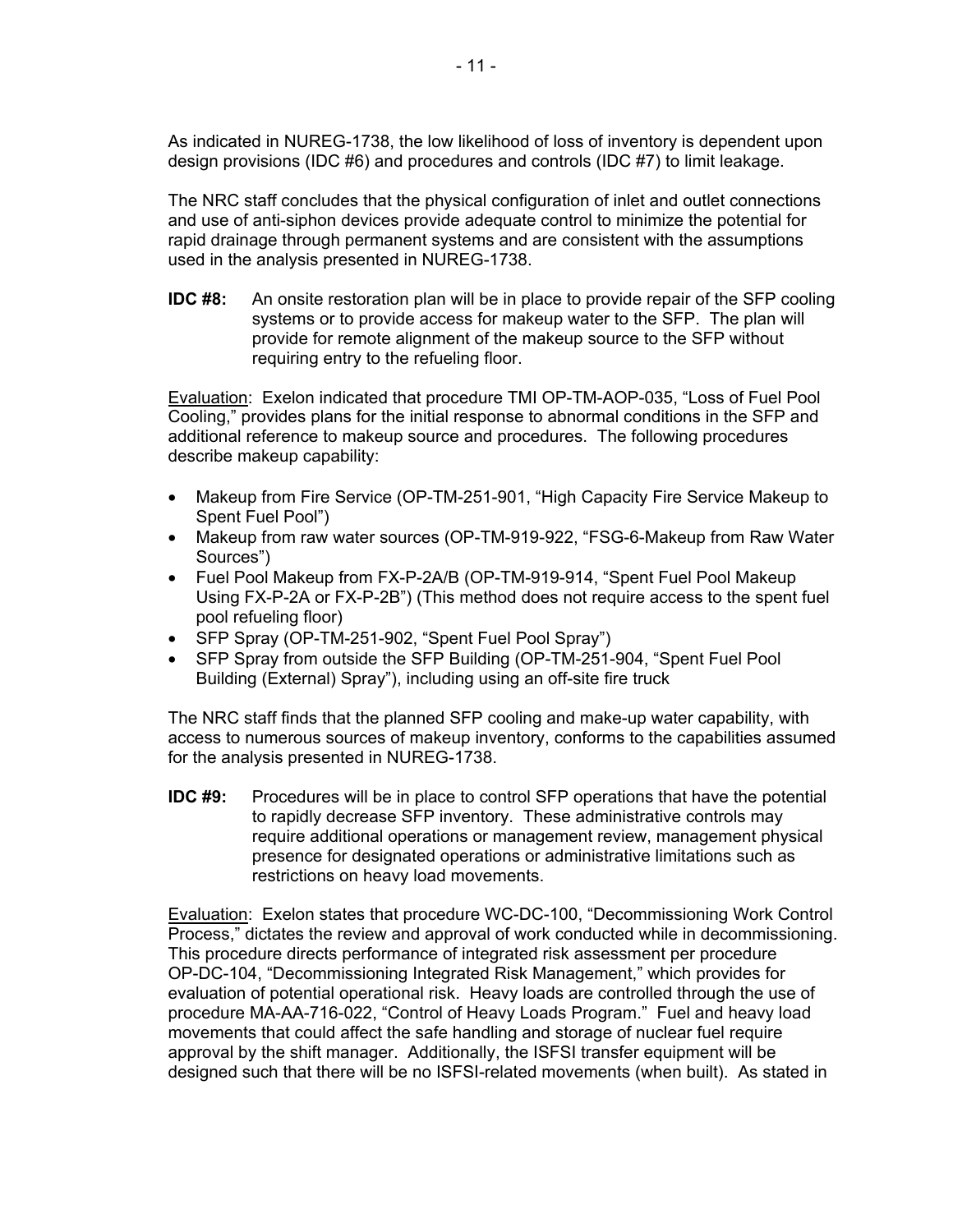NUREG-1738, having procedures in place helps reduce the chance of human errors, especially under stressful conditions such as during a severe accident.

Exelon provided a description of procedures for approval of decommissioning work and heavy load handling controls. NRC staff finds the described procedures are consistent with the administrative controls considered in the analysis presented in NUREG-1738.

**IDC #10:** Routine testing of the alternative fuel pool makeup system components will be performed and administrative controls for equipment out of service will be implemented to provide added assurance that the components would be available, if needed.

Evaluation: Exelon described several alternate makeup sources for TMI-1, including an electric-driven fire pump (FS-P-2) and a diesel-driven fire pump (FS-P-3) that can supply makeup water to the SFP via the fire service system. The TMI-1 Fire Protection Program provides controls for operation with equipment out of service and periodic functionality testing. TMI-1 also has two diesel-driven emergency makeup pumps capable of taking suction from the river to satisfy the EDMG requirements. The EDMG equipment provides defense-in-depth and has testing and out-of-service requirements controlled by their program procedures. The NRC staff finds that the described administrative controls conform to those considered in the analysis presented in NUREG-1738.

**SDA #1:** SFP cooling design will be at least as capable as that assumed in the risk assessment, including instrumentation. Licensees will have at least one motor-driven and one diesel-driven fire pump capable of delivering inventory to the SFP.

Evaluation: Section 9.4., "Spent Fuel Cooling System," of the TMI-1 UFSAR describes the SFP cooling system, which is a Class I system configured with two pumps in parallel. Exelon describes the TMI-1 SFP cooling system design as having two independent trains of SFP cooling. Each train of spent fuel cooling rejects its heat to the nuclear service closed cooling water system, which in turn rejects its heat to the Susquehanna River (which serves as an ultimate heat sink) via the nuclear river water system.

Normal makeup to the SFP, which accounts for evaporation losses, is provided by reclaimed water. To provide makeup to address abnormal loss in the SFP, there are multiple means available. The primary method would be to use fire service water to provide makeup via hoses to the SFP. The fire service system includes a motor-driven fire service pump (FS-P-2) and a diesel-driven fire pump (FS-P-3), both of which take suction from the Susquehanna River. Each fire service pump has the capability to deliver 500 gallons per minute (gpm) of makeup water to the SFP. In addition to the river, the fire service system has a water storage tank (Altitude Tank), which provides an additional 100,000-gallon water source to the fire service system. Instrumentation was described in the discussion of IDC #5.

The NRC staff finds the described cooling and makeup capabilities are comparable to the capabilities considered in the analysis presented in NUREG-1738.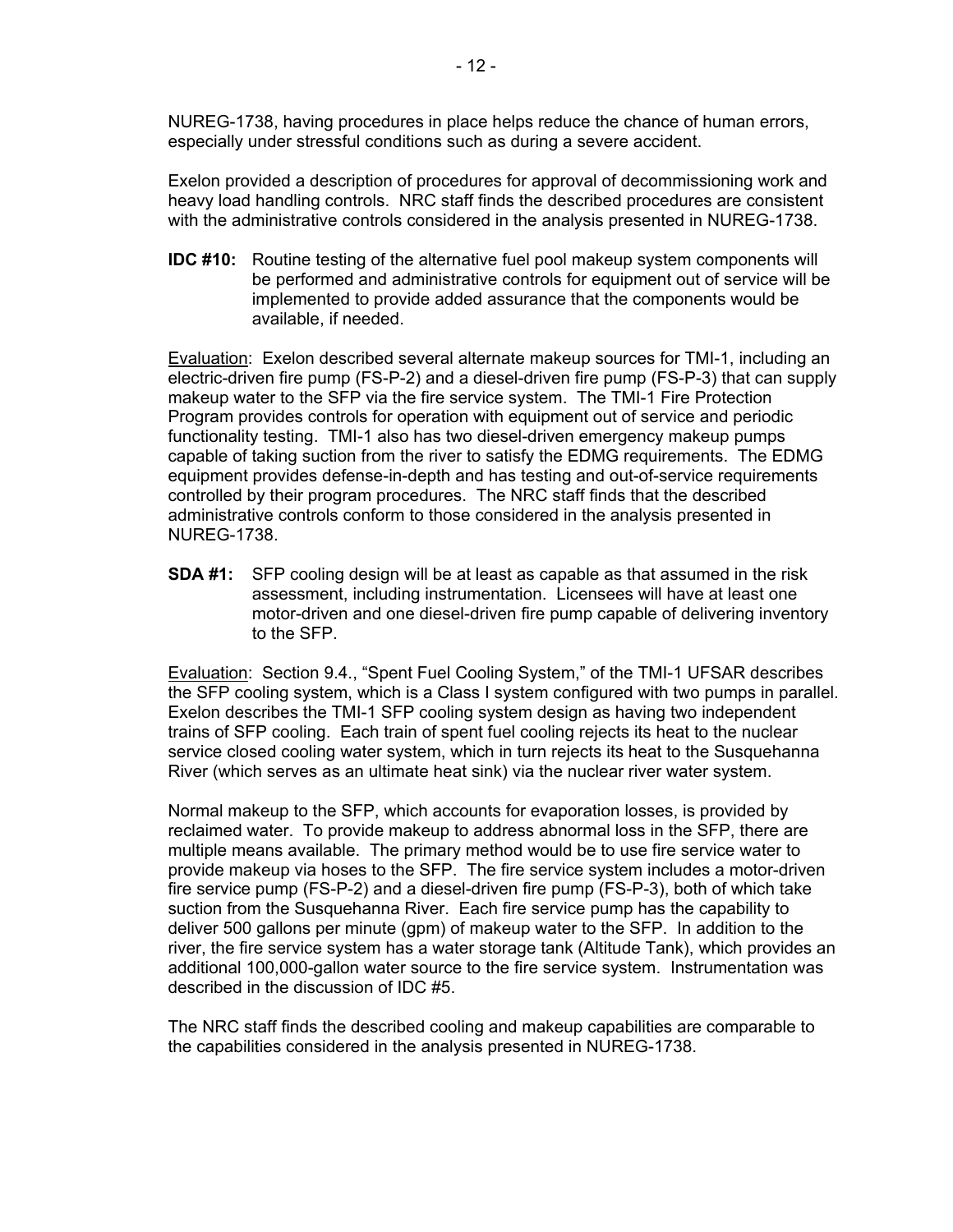**SDA #2:** Walk-downs of SFP systems will be performed at least once per shift by the operators. Procedures will be developed for, and employed by, the operators to provide guidance on the capability and availability of onsite and offsite inventory makeup sources and time available to initiate these sources for various loss-of-cooling or inventory events.

Evaluation: Exelon states that it currently performs a walk-down of TMI-1 SFP systems once per day. Once the reactor has permanently ceased power operations, Exelon proposes to continue to perform walk-downs of the SFP systems once per day. These shift operator rounds will include spent fuel cooling system operating parameters, availability (status) of EDMG equipment, and availability of onsite makeup sources. Exelon also stated that there are other methods available in the control room to alert operators to potential SFP events, such as annunciators and level indication. Specifically, the SFP temperature is monitored on the plant process computer and has a high temperature alarm function in the control room. There are low-level alarm functions available in the TMI-1 control room. Additionally, TMI has two channels of continuous remote indication of the SFP water levels in the 322-foot control tower.

Exelon states that the TMI-1 procedure 1104-6, "Spent Fuel Pool Cooling System," describes the normal operation of the SFP cooling system. Procedure OP-TM-AOP-035, "Loss of Fuel Pool Cooling," provides the initial response to the abnormal conditions in the SFP. This abnormal operating procedure will direct mitigation actions related to restoring SFP cooling and/or makeup water. Exelon's response for IDC #8 provides more details on procedures for SFP mitigation strategies. Exelon stated that the ability to use EDMG strategies to provide makeup from the river using portable pumps has been demonstrated to be capable of being implemented within 4 hours.

The operation and control of the SFP cooling systems and mitigation of a loss of SFP cooling will be addressed in the Certified Fuel Handling and Non-Certified Operator training programs.

Although Exelon proposes to perform walk-downs of the SFP daily instead of once per shift, the NRC staff finds that the proposed monitoring of the SFP systems would be comparable to the capability assumed for the analysis presented in NUREG-1738 based on the improvements in SFP monitoring capability and reliability implemented since the publication of NUREG-1738, specifically in response to the Fukushima accident.

**SDA #3:** Control room instrumentation that monitors SFP temperature and water level will directly measure the parameters involved. Level instrumentation will provide alarms at levels associated with calling in offsite resources and with declaring an emergency.

Evaluation: Exelon states that the SFP temperature is monitored on the plant process computer and has a high temperature alarm function in the control room. There are low-level alarm functions available in the TMI-1 control room. Additionally, TMI has two channels of continuous remote indication of the SFP water levels in the 322-foot control tower. Radiation channel RM-G-9 located in the Fuel Handling Building provides radiation levels in the spent fuel storage area and is monitored and alarmed in the control room.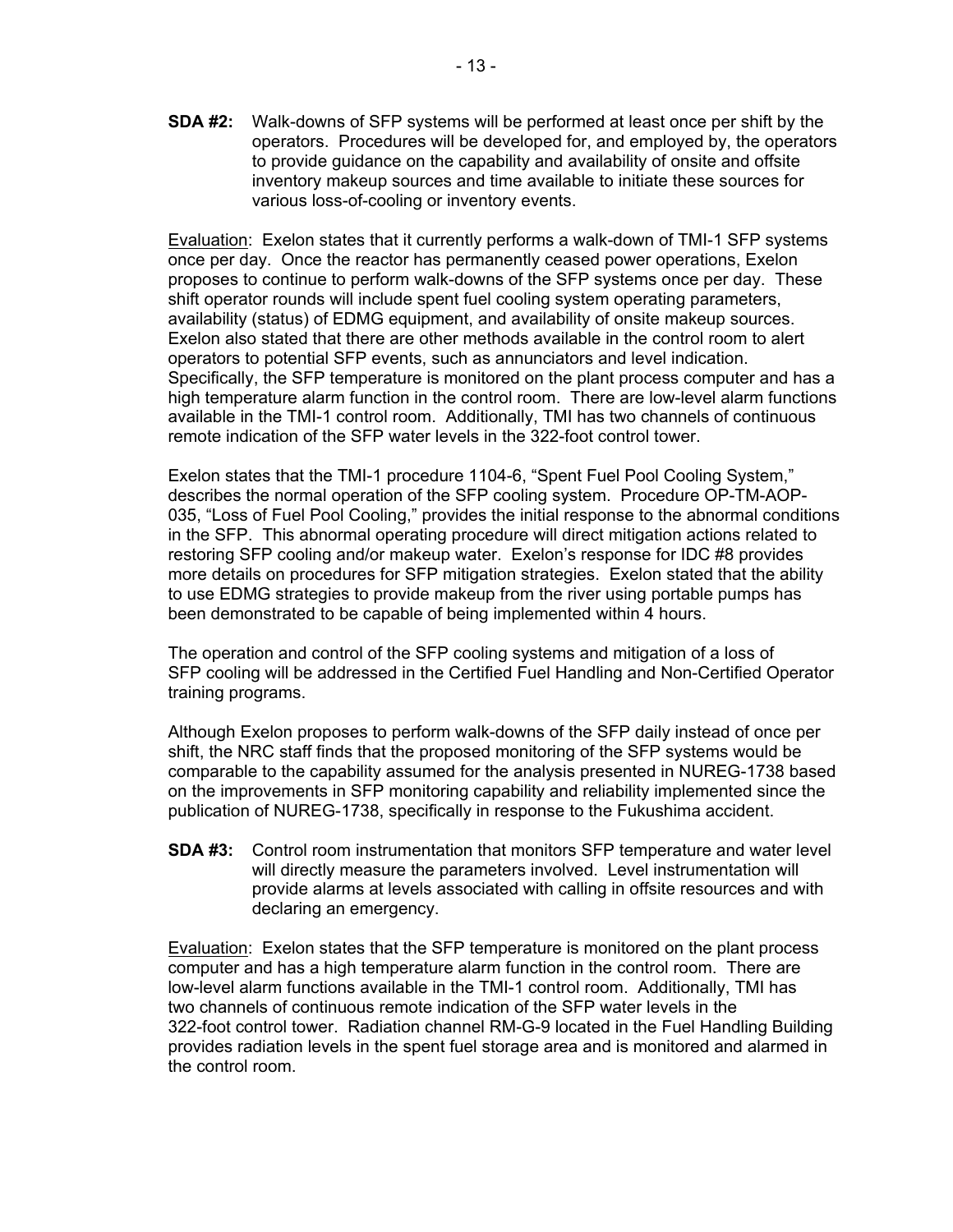Exelon states that the facility will employ permanently defueled emergency actions levels (EALs) using an EAL scheme based on the NEI document NEI 9901, Revision 6 (ADAMS Accession No. ML13091A209), which was endorsed by the NRC in a letter dated March 28, 2013 (ADAMS Accession No. ML12346A463), and has submitted the EAL scheme for NRC approval. Consistent with the NEI 99-01 permanently defueled EAL scheme, Exelon expects that station conditions will not have the capacity to reach any threshold requiring the declaration of a Site Area Emergency or a General Emergency classification level.

The NRC staff finds that the SFP monitoring capability is consistent with the assumptions in the analysis presented in NUREG-1738.

**SDA #4:** The licensee determines that there are no drain paths in the SFP that could lower the pool level (by draining, suction, or pumping) more than 15 feet below the normal pool operating level and that the licensee must initiate recovery using offsite sources.

Evaluation: Exelon referred to discussions in IDC #6 and IDC #7. In these IDCs, Exelon described potential drain or siphon paths within the SFP. Neither of the normal SFP cooling suction and discharge paths within the SFP could lower pool level more than 15 feet below the normal operating level. However, SFP A contains a drain line penetrating the SFP liner more than 15 feet below the normal SFP operating level. The drain line contains a siphon break to protect against water siphoning from the pool below 10 feet above the top of fuel. Although not normally used for spent fuel storage, the cask loading pit (located in SFP B) contains a similar drain with siphon-protecting drainage below 12 feet above the top of fuel.

The TMI-1 SFP is contained in the Fuel Handling Building and is connected to the fuel transfer canal via two fuel transfer tubes. As indicated in TMI-1 UFSAR Section 9.4.6, "Leakage Considerations," a locked closed gate valve (on the Fuel Handling Building side) and blind flange (on the Reactor Building side) are used to isolate the fuel transfer tube when not actively performing refueling. The transfer tube passes through the primary containment wall and exterior wall of the Fuel Handling Building.

As discussed in Exelon's application, the top of active fuel in the pool is approximated at 320 feet. TMI documentation shows the transfer tubes penetrating the pool wall below the top of stored fuel (Transfer Tube CL at 314′-6″ and pool floor at 305′-0″). Since the fuel transfer tube penetration has the capability of inadvertent draining below the top of fuel, Exelon was requested by letter dated November 15, 2019 (ADAMS Accession No. ML19319B208), to provide additional details regarding administrative control of the pool-side gate valves, and to describe any design features that could prevent or mitigate the consequences of opening the gate valve when the reactor refueling cavity is not flooded. In its December 10, 2019, response to the request for additional information (ADAMS Accession No. ML19344C115), Exelon stated that the locked-closed manual gate valves will remain locked-closed under administrative control per TMI-1 procedure OP-M-108-103, "Locked Equipment Program." Exelon further indicated that the blank flange on the Reactor Building side of the fuel transfer tube is bolted in place and not readily removable.

The NRC staff concludes that the SFP design protections against drainage are consistent with the assumptions used in the analysis presented in NUREG-1738.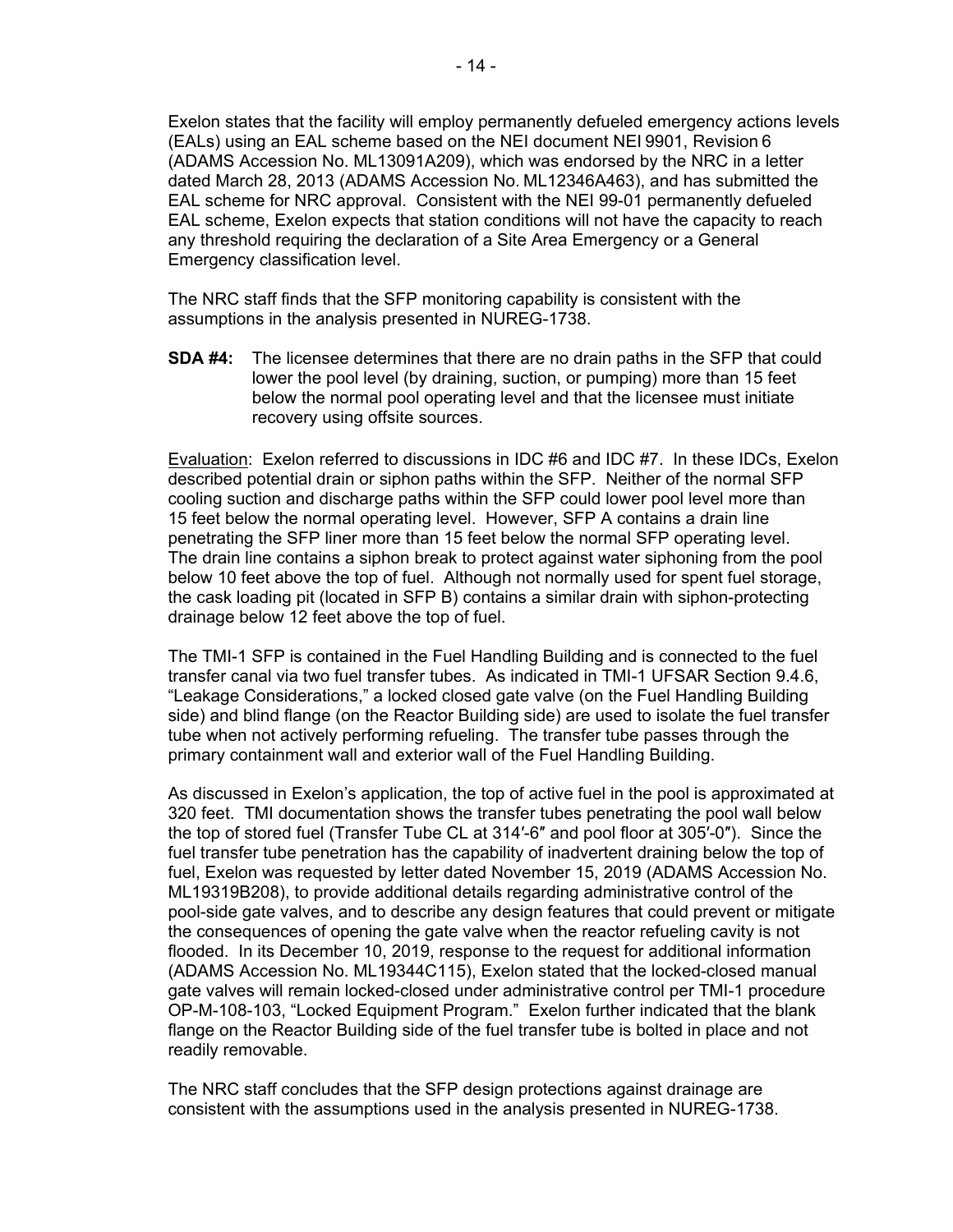**SDA #5:** Load drop consequence analysis will be performed for facilities with non-single failure-proof systems. The analyses and any mitigative actions necessary to preclude catastrophic damage to the SFP that would lead to a rapid pool draining would be sufficient to demonstrate that there is high enough confidence in the facility's ability to withstand a heavy-load drop.

Evaluation: Currently, Exelon has analyzed the Fuel Cask Drop Accident in the TMI-1 UFSAR Section 14.2.2.8, "Fuel cask drop Accident." As discussed under IDC #1, Exelon plans to upgrade (or replace) the current Fuel Handling Building crane with a single-failure-proof design to handle the spent fuel casks. With use of a single-failure-proof crane, the cask drop event will not be considered credible and a cask drop analysis may no longer be required. In addition, use of a single-failure-proof overhead handling system would permit removal of some or all of the load limitations and travel restrictions by eliminating a load-drop accident as a credible design-basis event. Therefore, the NRC staff finds that Exelon's protection against heavy load drops is consistent with the assumptions considered in the analysis presented in NUREG-1738.

**SDA #6:** Each decommissioning plant will successfully complete the seismic checklist provided in Appendix 2B to NUREG-1738. If the checklist cannot be successfully completed, the decommissioning plant will perform a plant-specific seismic risk assessment of the SFP and demonstrate that SFP seismically induced structural failure and rapid loss of inventory is less than the generic bounding estimates provided in NUREG-1738 (<1 x10-5 per year including non-seismic events).

Evaluation: Exelon conducted a seismic evaluation of the TMI SFP structure in response to the NRC's 10 CFR 50.54(f) letter dated March 12, 2012. By letter dated August 31, 2016 (ADAMS Accession No. ML16244A326), Exelon submitted its TMI-1 SFP evaluation, which provided assurance of high confidence of low probability of failure, for NRC review. Exelon stated that this assessment was performed using the seismic evaluation guidance document EPRI 3002007148. The NRC staff assessed Exelon's implementation of the SFP Evaluation Guidance Report through the completion of a reviewer checklist. By letter dated October 27, 2016 (ADAMS Accession No. ML16293A873), the NRC staff concluded that sufficient information was provided, including the SFP integrity evaluation, to meet the SFP Evaluation Guidance (Item 9 in Enclosure 1 of the NRC's 10 CFR 50.54(f) letter), thus demonstrating a high confidence of a low probability (less than 1 x  $10^{-5}$  per year) of seismic failure of the SFP storage structure.

**SDA #7:** Licensees will maintain a program to provide surveillance and monitoring of Boraflex in high-density spent fuel racks until such time as spent fuel is no longer stored in these high-density racks.

Evaluation: Exelon states that the TMI-1 SFP A contains high density storage racks that employ neutron absorber material (Boral and Metamic). There are three coupon trees located in the high-density racks. Two are located in the Region II racks containing Boral, and one is located in the Region II racks containing Metamic. Exelon maintains a program that defines and tracks a surveillance program to verify the long-term integrity of the neutron absorber material used in high-density SFP storage racks. This program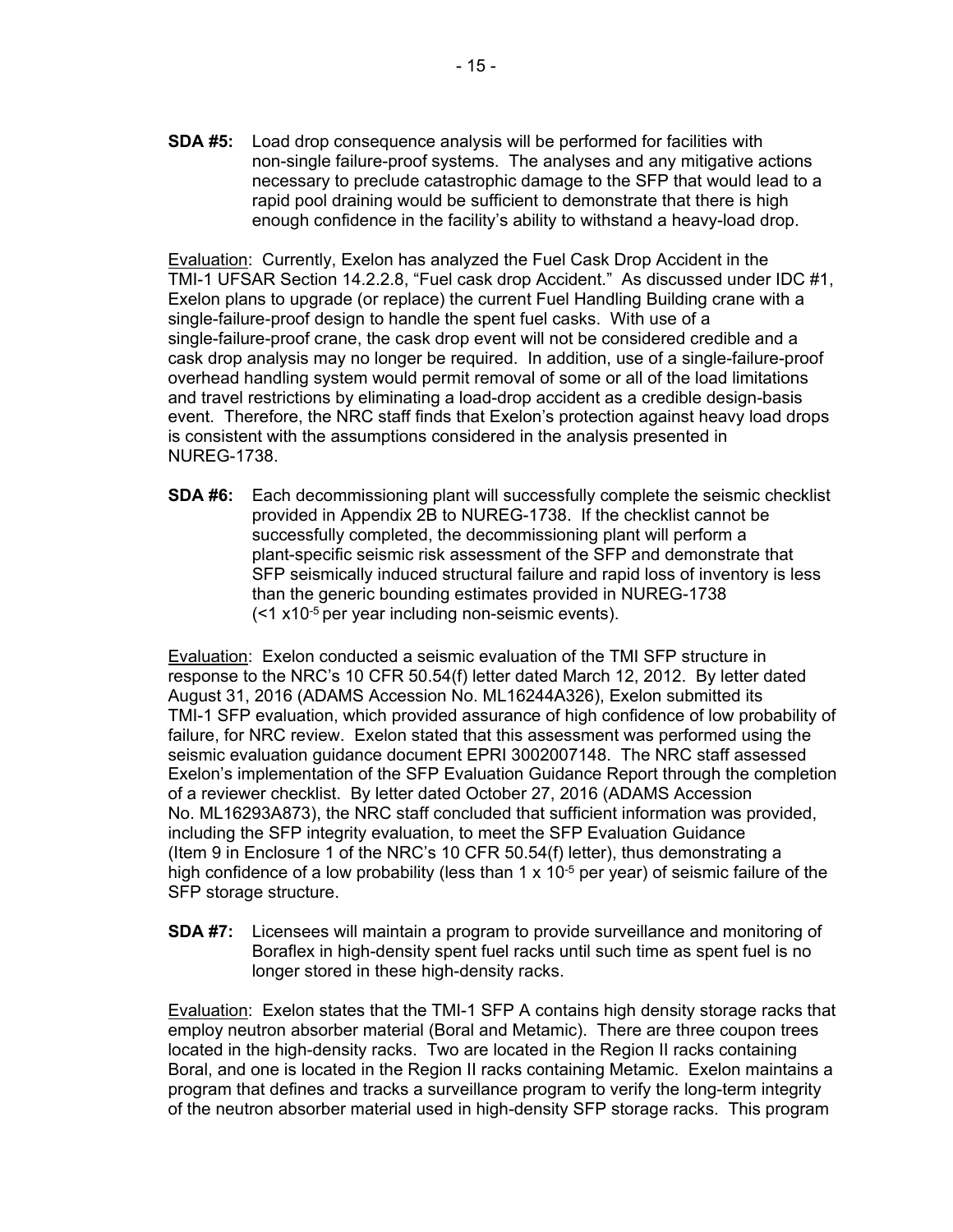is a license renewal aging management program commitment that has been maintained after permanent cessation of power operations and is required by License Condition 2.(c).21 of TMI-1's Part 50 license.

Based on the above evaluations, the NRC staff concludes that the design and operation of structures, systems, and components associated with SFP storage provide for safe storage of spent fuel and are consistent with the capabilities assumed in the analysis presented in NUREG-1738.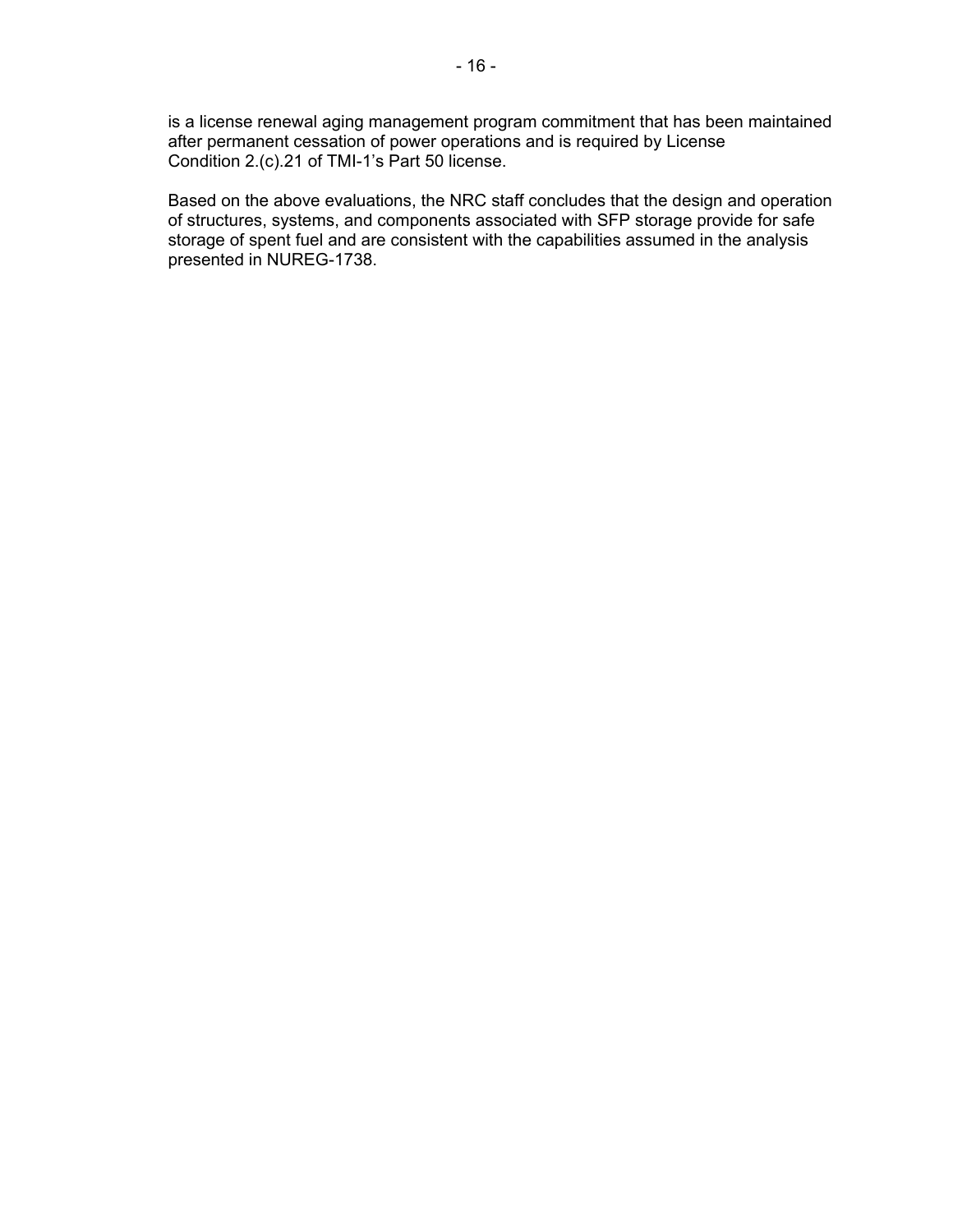In addition to an evaluation against the specific NSIR/DPR-ISG-02 criteria above, Table 1, "Evaluation of Specific Exemptions to Emergency Planning Requirements," provides the NRC staff's evaluation of Exelon's specific exemptions, shown as "strikethrough" text, requested from the requirements of 10 CFR 50.47 and Appendix E to Part 50, based on the justification provided by Exelon and evaluation criteria above.

#### **Table 1 Evaluation of Specific Exemptions to Emergency Planning Requirements**

**10 CFR 50.47(b):** The onsite and, except as provided in paragraph (d) of this section, offsite emergency response plans for nuclear power reactors must meet the following standards:

NRC Staff's Evaluation: The NRC requires a level of licensee emergency preparedness and planning (EP) commensurate with the potential consequences to public health and safety, and common defense and security at the licensee's site. Exelon's exemption request included radiological analyses to show that, as of 365 days after the permanent cessation of power operations, the radiological consequences of DBAs would not exceed the limits of the EPA early phase PAGs at the EAB. Exelon also concluded, and the NRC staff confirmed, as of 488 days after the permanent cessation of power operations, in the unlikely event all cooling is lost to the spent fuel and a heat up under adiabatic conditions resulted, at least 10 hours would be available to take mitigative actions before the hottest fuel assembly reached 900˚C.

NUREG-1738, and enhancements put into place as a result of the events of September 11, 2001, and Fukushima Dai-ichi, support the NRC staff assumption that only a highly unlikely, beyond-design-basis event (e.g., extreme earthquake or large aircraft impact) could result in an SFP fire. In addition, there would be a significant amount of time between the initiating event and the possible onset of conditions that could result in an SFP fire. This time provides a substantial opportunity for event mitigation. Licensees are required to maintain effective strategies, sufficient resources, and adequately trained personnel to mitigate such an event. If State or local governmental officials determine that offsite protective actions are warranted, then sufficient time and capability would be available for OROs to implement these measures using a comprehensive emergency management plan or "all hazards" approach.

Considering the very low probability of beyond-design-basis events affecting the SFP and with the time available to initiate mitigative actions consistent with plant conditions (i.e., the time between the loss of both water and air cooling to the spent fuel, and the time before the onset of a postulated zirconium cladding fire), formal offsite REP plans (in accordance with 44 CFR Part 350) are not necessary for a permanently shut down and defueled nuclear power reactor.

**10 CFR 50.47(b)(1):** Primary responsibilities for emergency response by the nuclear facility licensee and by State and local organizations within the Emergency Planning Zones have been assigned, the emergency responsibilities of the various supporting organizations have been specifically established, and each principal response organization has staff to respond and to augment its initial response on a continuous basis.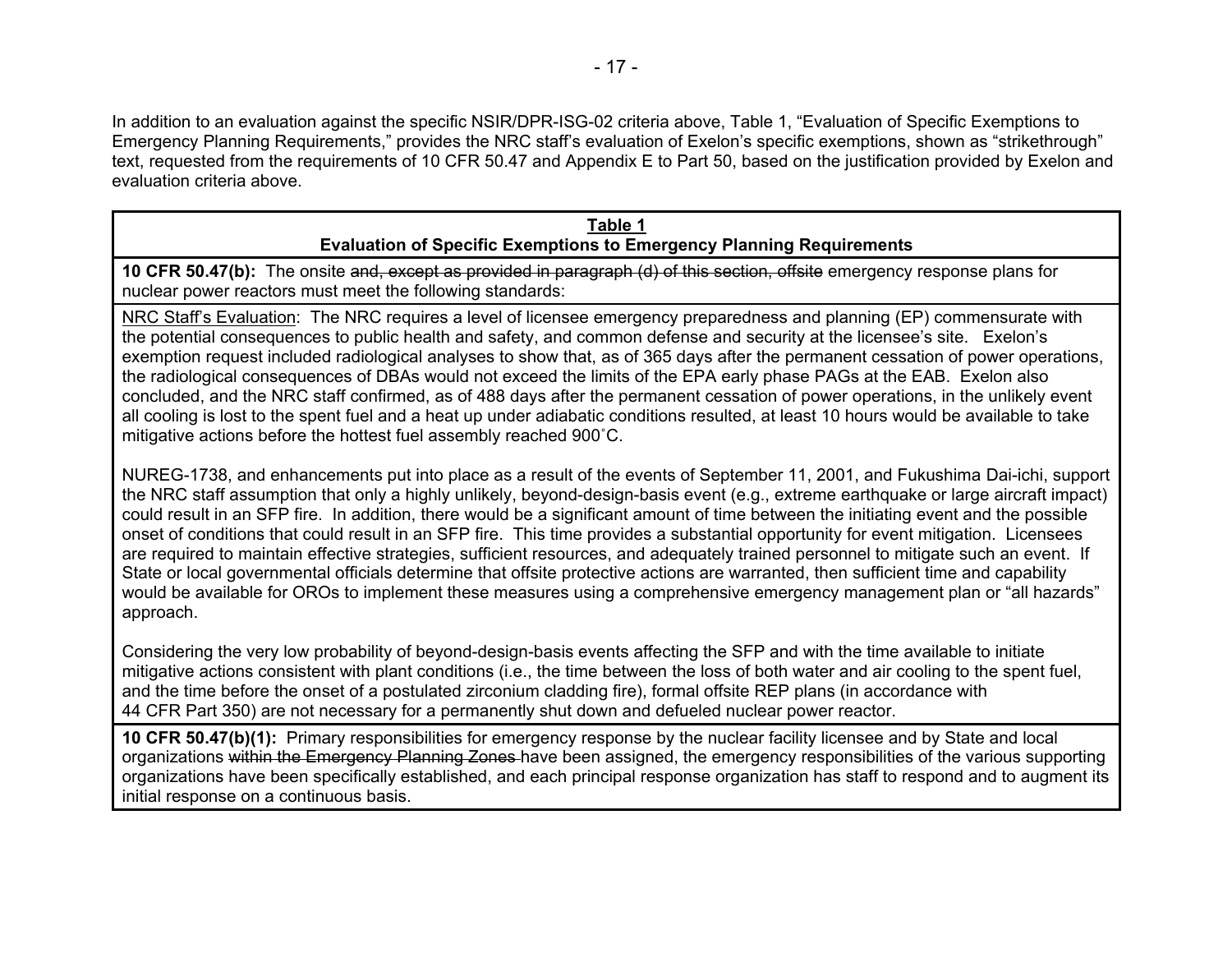NRC Staff's Evaluation: NUREG-0396 provided that emergency response plans should be useful for responding to any accident that would produce offsite radiological doses in excess of the EPA early phase PAGs. Additionally, it introduced the concept of generic plume exposure pathway zones as a basis for the planning of response actions that would result in dose savings in the environs of nuclear facilities in the event of a serious power reactor accident. As previously discussed, Exelon has provided radiological analyses, which show that 365 days after the permanent cessation of power operations, the radiological consequences for DBAs at TMI will not exceed the limits of the EPA early phase PAGs at the EAB. In addition, reactor core melt (Class 9) scenarios, which were also considered in NUREG-0396, are no longer applicable to a permanently shut down and defueled power reactor.

Considering the very low probability of beyond-design-basis events affecting the SFP and the time available to initiate mitigative actions consistent with plant conditions (i.e., the time between the loss of both water and air cooling to the spent fuel and the time before the onset of a postulated zirconium cladding fire), offsite REP plans (in accordance with 44 CFR Part 350) are not needed. Therefore, designated plume exposure and ingestion pathway EPZs are no longer needed.

**10 CFR 50.47(b)(3):** Arrangements for requesting and effectively using assistance resources have been made, arrangements to accommodate State and local staff at the licensee's Emergency Operations Facility have been made, and other organizations capable of augmenting the planned response have been identified.

NRC Staff's Evaluation: With the termination of reactor power operations at TMI-1 and the permanent removal of the fuel from the reactor vessel to the SFP, most of the accident scenarios postulated for operating reactors are no longer possible. The spent fuel will be stored in the SFP and ISFSI (when built) and will remain onsite until it can be moved offsite for long-term storage or disposal. The reactor, reactor coolant system (RCS), and secondary systems will no longer be in operation and have no function related to the storage of the spent fuel. Therefore, postulated accidents involving failure or malfunction of the reactor, RCS, or secondary systems will no longer be applicable. During reactor decommissioning, the principal public safety concerns involve the radiological risks associated with the storage of spent fuel onsite.

The Emergency Operations Facility (EOF) is a support facility for the purpose of managing the overall licensee emergency response (including coordination with Federal, State, and local officials), coordination of radiological and environmental assessments, and determination of recommended public protective actions. Considering the very low probability of beyonddesign-basis events affecting the SFP and the time available to initiate mitigative actions consistent with plant conditions (i.e., the time between the loss of both water and air cooling to the spent fuel and the time before the onset of a postulated zirconium cladding fire), formal offsite REP plans (in accordance with 44 CFR Part 350) are not needed. Therefore, an EOF would not be needed to coordinate these types of assessments for determining public protective actions. Onsite personnel will continue to maintain and provide for communication and coordination capabilities with offsite authorities and OROs for the purpose of notification and for the level of support required for remaining DBAs and the prompt implementation of mitigative actions in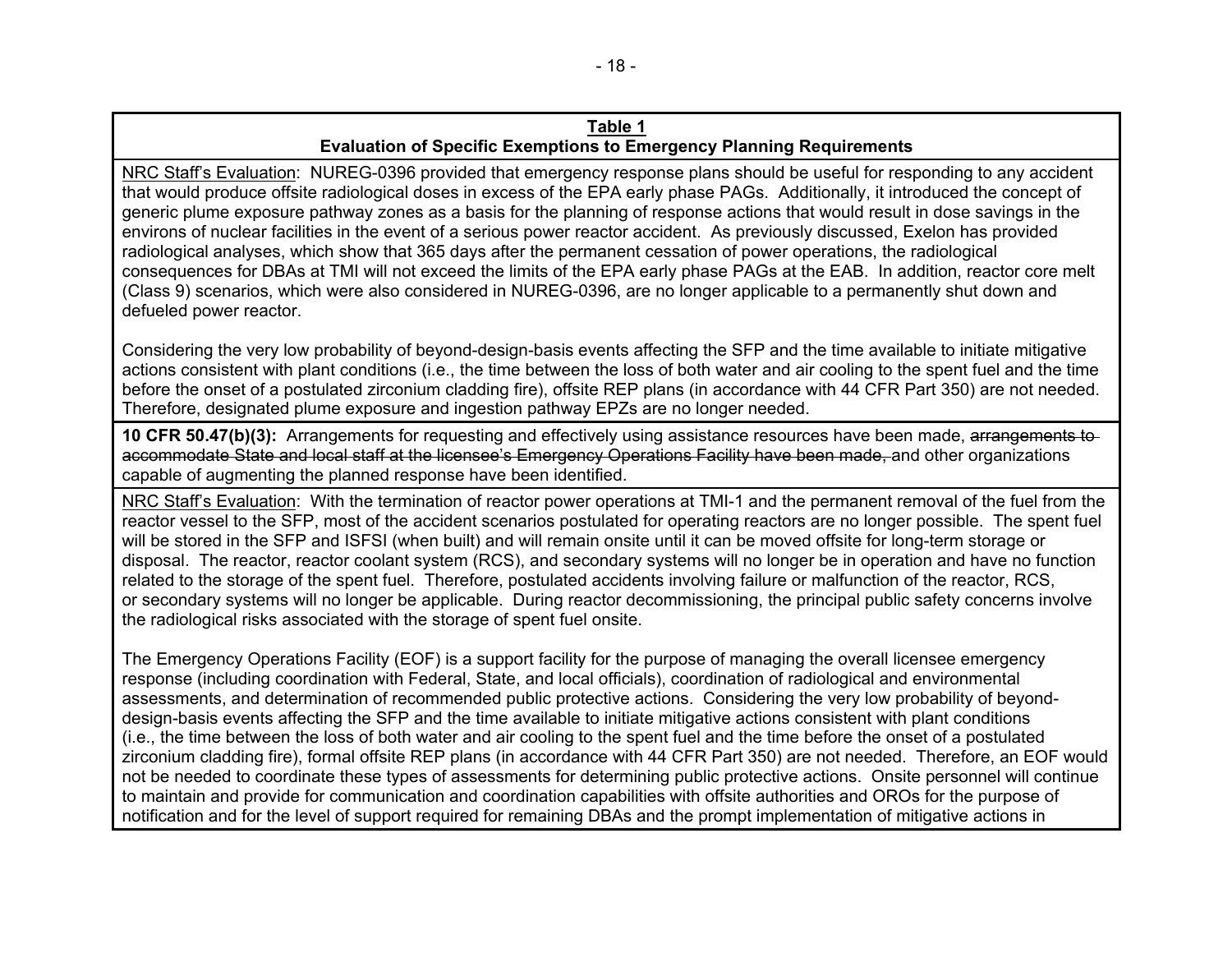response to an SFP accident.

**10 CFR 50.47(b)(4):** A standard emergency classification and action level scheme, the basis of which include facility system and effluent parameters, is in use by the nuclear facility licensee, and State and local response plans call for reliance on information provided by facility licensees for determinations of minimum initial offsite response measures.

NRC Staff's Evaluation: Considering the very low probability of beyond-design-basis events affecting the SFP and the time available to initiate mitigative actions consistent with plant conditions (i.e., the time between the loss of both water and air cooling to the spent fuel and the time before the onset of a postulated zirconium cladding fire), offsite REP plans (in accordance with 44 CFR Part 350) are not needed. The TMI Emergency Plan will continue to maintain arrangements for requesting and using assistance resources from offsite support organizations. Therefore, minimum initial offsite response measures are not required.

**10 CFR 50.47(b)(5):** Procedures have been established for notification, by the licensee, of State and local response organizations and for notification of emergency personnel by all organizations; the content of initial and follow up messages to response organizations and the public has been established; and means to provide early notification and clear instruction to the populace within the plume exposure pathway Emergency Planning Zone have been established.

NRC Staff's Evaluation: Considering the very low probability of beyond-design-basis events affecting the SFP and the time available to initiate mitigative actions consistent with plant conditions (i.e., the time between the loss of both water and air cooling to the spent fuel and the time before the onset of a postulated zirconium cladding fire), offsite REP plans (in accordance with 44 CFR Part 350) are not needed. Therefore, a means to provide early notification and clear instruction to the populace within a designated plume exposure pathway EPZ is no longer required.

**10 CFR 50.47(b)(6):** Provisions exist for prompt communications among principal response organizations to emergency personnel and to the public.

NRC Staff's Evaluation: Considering the very low probability of beyond-design-basis events affecting the SFP and the time available to initiate mitigative actions consistent with plant conditions (i.e., the time between the loss of both water and air cooling to the spent fuel and the time before the onset of a postulated zirconium cladding fire), offsite REP plans (in accordance with 44 CFR Part 350) are not needed. Therefore, the requirement to provide prompt communication to the public within a designated plume exposure EPZ in regard to initial or pre-determined protective actions is no longer needed.

**10 CFR 50.47(b)(7):** Information is made available to the public on a periodic basis on how they will be notified and what their initial actions should be in an emergency (e.g., listening to a local broadcast station and remaining indoors), [T]he principal points of contact with the news media for dissemination of information during an emergency (including the physical location or locations) are established in advance, and procedures for coordinated dissemination of information to the public are established.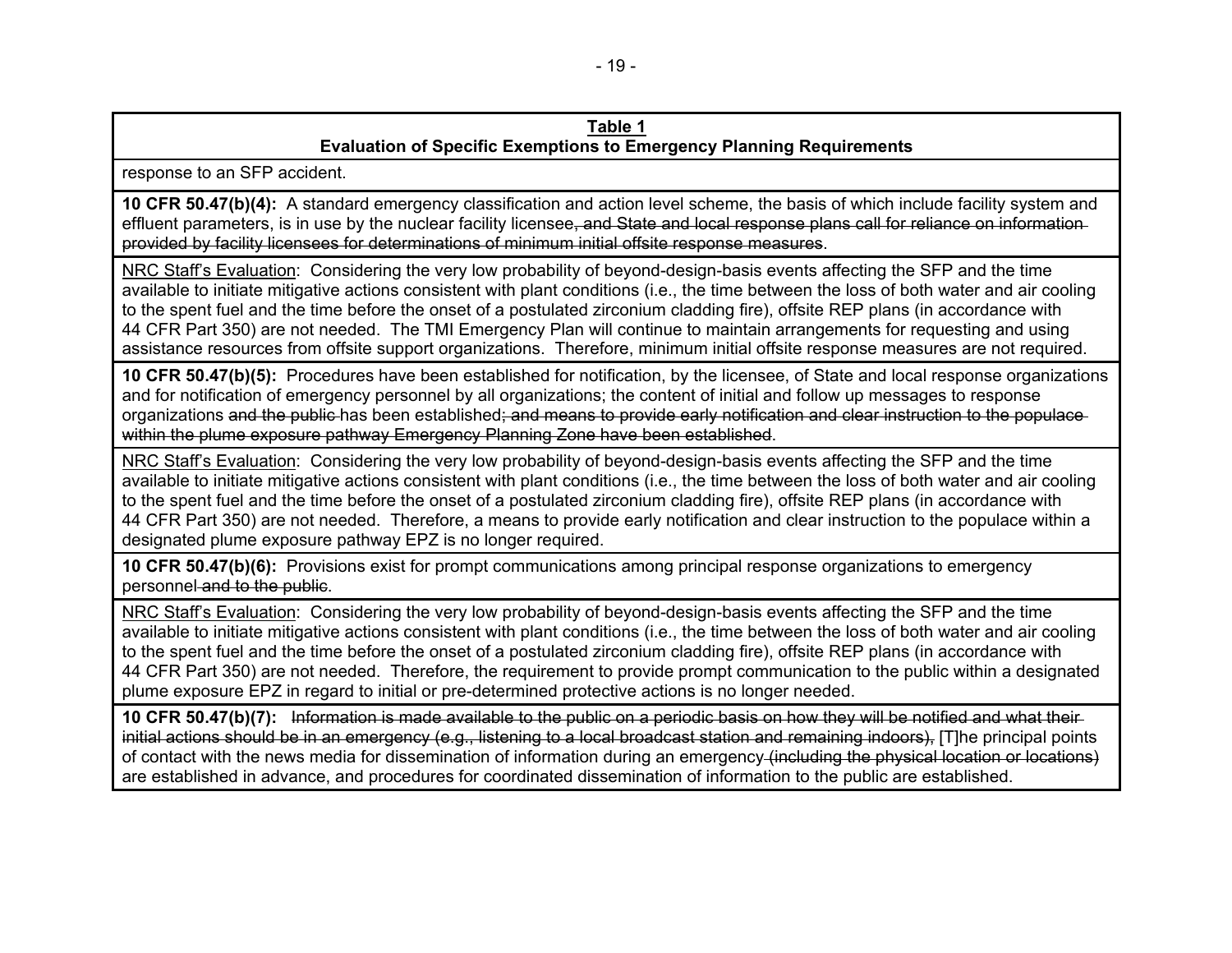NRC Staff's Evaluation: Considering the very low probability of beyond-design-basis events affecting the SFP and the time available to initiate mitigative actions consistent with plant conditions (i.e., the time between the loss of both water and air cooling to the spent fuel and the time before the onset of a postulated zirconium cladding fire), offsite REP plans (in accordance with 44 CFR Part 350) are not needed. Therefore, the requirement to provide periodic information to the public within a designated plume exposure EPZ on how they will be notified and what their initial or predetermined protective actions should be in an emergency is not needed.

**10 CFR 50.47(b)(9):** Adequate methods, systems, and equipment for assessing and monitoring actual or potential offsite consequences of a radiological emergency condition are in use.

NRC Staff's Evaluation: Considering the very low probability of beyond-design-basis events affecting the SFP and the time available to initiate mitigative actions consistent with plant conditions (i.e., the time between the loss of both water and air cooling to the spent fuel and the time before the onset of a postulated zirconium cladding fire), offsite REP plans (in accordance with 44 CFR Part 350) are not needed. Therefore, the requirement for assessing or monitoring offsite consequences beyond the EAB is not needed.

**10 CFR 50.47(b)(10):** A range of protective actions has been developed for the plume exposure pathway EPZ for emergency workers and the public. In developing this range of actions, consideration has been given to evacuation, sheltering, and, as a supplement to these, the prophylactic use of potassium iodide (KI), as appropriate. Evacuation time estimates have beendeveloped by applicants and licensees. Licensees shall update the evacuation time estimates on a periodic basis. Guidelines for the choice of protective actions during an emergency, consistent with Federal guidance, are developed and in place, and protective actions for the ingestion exposure pathway EPZ appropriate to the locale have been developed.

NRC Staff's Evaluation: Exelon's analysis demonstrated that, as of 365 days after the permanent cessation of power operations, no credible events within the design basis would result in doses to the public that would exceed the EPA early phase PAGs at the EAB. Therefore, EPZs beyond the EAB and the associated protective actions developed from evacuation time estimates are no longer required. Additionally, in the unlikely event of an SFP accident, the iodine isotopes, which contribute to an off-site dose from an operating reactor power accident, are not present, so potassium iodide distribution would no longer serve as an effective or necessary supplemental protective action. As such, the NRC staff concludes that Exelon provides for an acceptable level of EP at TMI in its permanently shutdown and defueled condition, and also provides reasonable assurance that adequate protective measures can and will be taken in the event of a radiological emergency at TMI.

Although formal offsite REP plans (in accordance with 44 CFR Part 350) have typically been exempted for decommissioning sites, OROs will continue to be relied upon for firefighting, law enforcement, ambulance, and medical services in support of the licensee's (onsite) emergency plan. The licensee is responsible for providing protective measures for any emergency workers responding onsite. Additionally, the licensee is responsible for control of activities within the EAB, including public access.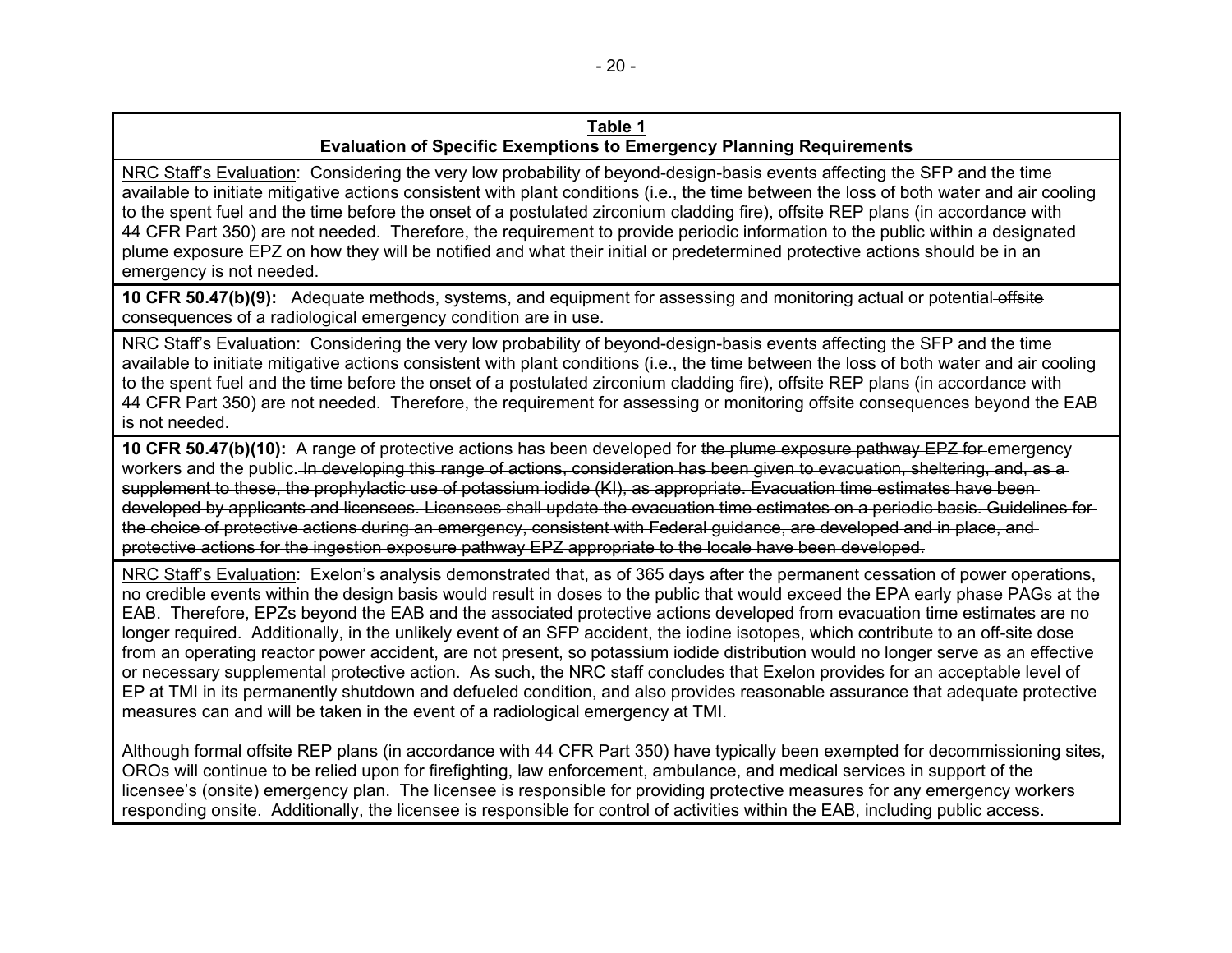The licensee actions that are necessary to protect the health and safety of members of the public who are in the EAB may include, but are not limited to, evacuation, sheltering, and decontamination in the unlikely event of a release of radioactive materials.

**10 CFR 50.47(c)(2):** Generally, the plume exposure pathway EPZ for nuclear power plants shall consist of an area about 10 miles (16 km) in radius and the ingestion pathway EPZ shall consist of an area about 50 miles (80 km) in radius. The exact size and configuration of the EPZs surrounding a particular nuclear power reactor shall be determined in relation to local emergency response needs and capabilities as they are affected by such conditions as demography, topography, land characteristics, access routes, and jurisdictional boundaries. The size of the EPZs also may be determined on a case-by-case basis for gas-cooled nuclear reactors and for reactors with an authorized power level less than 250 MW thermal. The plans for the ingestion pathway shall focus on such actions as are appropriate to protect the food ingestion pathway.

NRC Staff's Evaluation: Considering the very low probability of beyond-design-basis events affecting the SFP and the time available to initiate mitigative actions consistent with plant conditions (i.e., the time between the loss of both water and air cooling to the spent fuel and the time before the onset of a postulated zirconium cladding fire), offsite REP plans (in accordance with 44 CFR Part 350) are not needed. Therefore, an EPZ is not required.

Section 50.47(c)(2) and footnote 1 to Appendix E to 10 CFR Part 50 both state: "The size of the EPZs also may be determined on a case-by-case basis for gas-cooled nuclear reactors and for reactors with an authorized power level less than 250 MW [megawatt] thermal." This provision is not applicable to TMI because it is not a gas-cooled nuclear reactor and has permanently ceased power operations. Therefore, no exemption is required.

**10 CFR Part 50, Appendix E, Section IV.1:** The applicant's emergency plans shall contain, but not necessarily be limited to, information needed to demonstrate compliance with the elements set forth below, i.e., organization for coping with radiological emergencies, assessment actions, activation of emergency organization, notification procedures, emergency facilities and equipment, training, maintaining emergency preparedness, and recovery, and onsite protective actions during hostile action. In addition, the emergency response plans submitted by an applicant for a nuclear power reactor operating license under this Part, or for an early site permit (as applicable) or combined license under 10 CFR Part 52, shall contain information needed to demonstrate compliance with the standards described in § 50.47(b), and they will be evaluated against those standards.

NRC Staff's Evaluation: The 2011 EP Final Rule (76 *Federal Register* 72560; November 23, 2011) made generically applicable the security-based response elements of NRC Bulletin 2005-02, "Emergency Preparedness and Response Actions for Security-Based Events," dated July 18, 2005 (ADAMS Accession No. ML051740058). The enhancements of NRC Bulletin 2005-02 were not applicable to holders of operating licenses for power reactors that had permanently ceased operations and had certified that fuel had been removed from the reactor vessel. Exelon has certified that it has permanently ceased operations at TMI and that all fuel has been removed from the reactor vessel. Therefore, the requirement for onsite protective actions during hostile action is not necessary for TMI.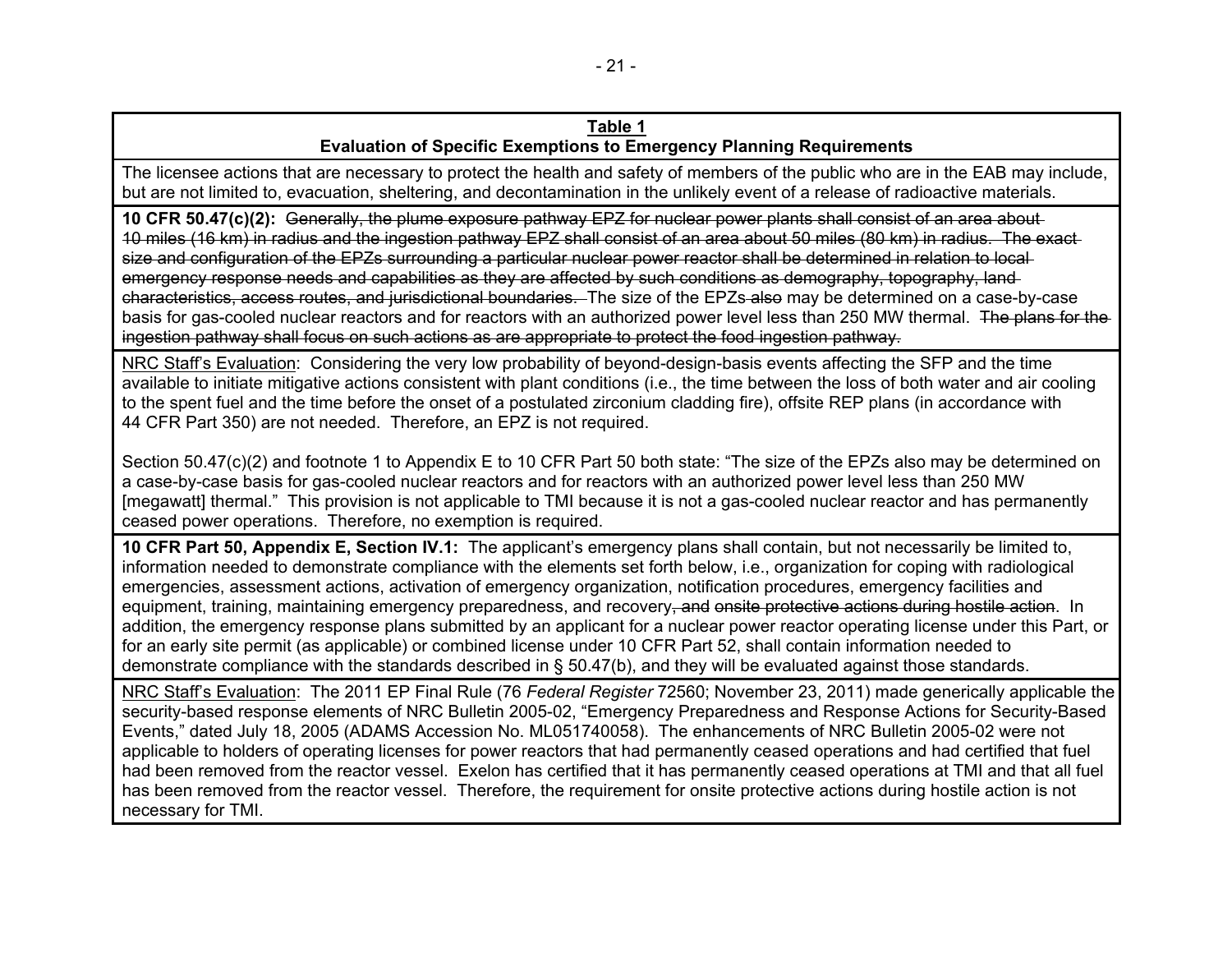Additionally, the NRC excluded non-power reactors from the definition of "hostile action" at the time of the 2011 EP Final Rule because, as defined in 10 CFR 50.2, a non-power reactor is not considered a nuclear power reactor and a regulatory basis had not been developed to support the inclusion of non-power reactors in the definition of "hostile action." Similarly, a decommissioning power reactor or ISFSI is not a "nuclear reactor" as defined in the NRC's regulations. Like a non-power reactor, a decommissioning power reactor also has a lower likelihood of a credible accident resulting in radiological releases requiring offsite protective measures than does an operating power reactor. For all of the above reasons, the NRC staff concludes that a decommissioning power reactor is not a facility that falls within the definition of "hostile action."

Although this analysis provides a justification for exempting TMI from "hostile action" related requirements, some EP requirements for security-based events are maintained. The classification of security-based events, notification of offsite authorities, and coordination with offsite agencies are still required.

**10 CFR Part 50, Appendix E, Section IV.2:** This nuclear power reactor license applicant shall also provide an analysis of the time required to evacuate various sectors and distances within the plume exposure pathway EPZ for transient and permanent populations, using the most recent U.S. Census Bureau data as of the date the applicant submits its application to the NRC.

NRC Staff's Evaluation: Refer to basis for exemption from 10 CFR 50.47(b)(10).

**10 CFR Part 50, Appendix E, Section IV.3:** Nuclear power reactor licensees shall use NRC approved evacuation time estimates (ETEs) and updates to the ETEs in the formulation of protective action recommendations and shall provide the ETEs and ETE updates to State and local governmental authorities for use in developing offsite protective action strategies.

NRC Staff's Evaluation: Refer to basis for exemption from 10 CFR Part 50, Appendix E, Section IV.2.

**10 CFR Part 50, Appendix E, Section IV.4:** Within 365 days of the later of the date of the availability of the most recent decennial census data from the U.S. Census Bureau or December 23, 2011, nuclear power reactor licensees shall develop an ETE analysis using this decennial data and submit it under § 50.4 to the NRC. These licensees shall submit this ETE analysis to the NRC at least 180 days before using it to form protective action recommendations and providing it to State and local governmental authorities for use in developing offsite protective action strategies.

NRC Staff's Evaluation: Refer to basis for exemption from 10 CFR Part 50, Appendix E, Section IV.2

**10 CFR Part 50, Appendix E, Section IV.5:** During the years between decennial censuses, nuclear power reactor licensees shall estimate EPZ permanent resident population changes once a year, but no later than 365 days from the date of the previous estimate, using the most recent U.S. Census Bureau annual resident population estimate and State/local government population data, if available. These licensees shall maintain these estimates so that they are available for NRC inspection during the period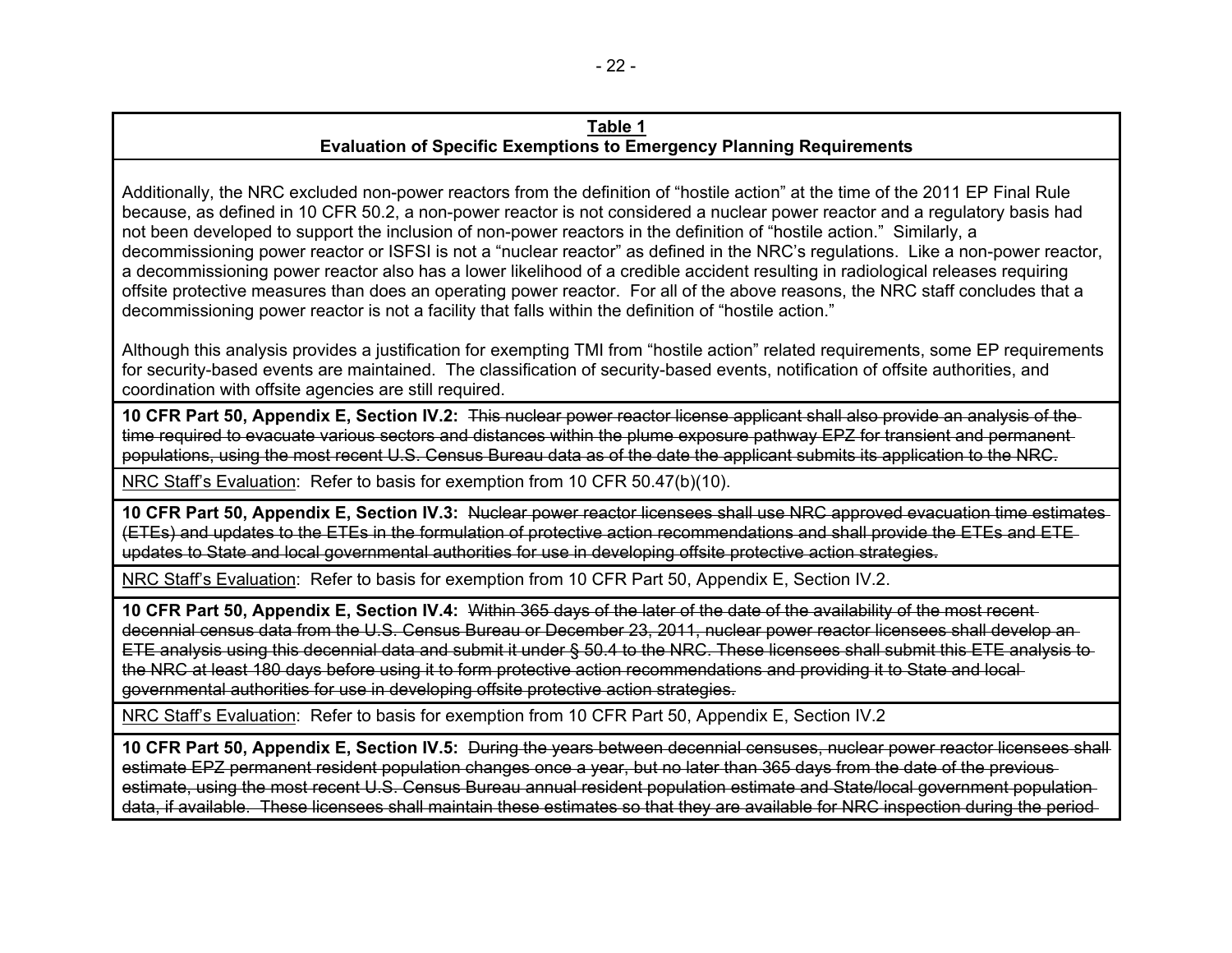# **Table 1**

## **Evaluation of Specific Exemptions to Emergency Planning Requirements**

between decennial censuses and shall submit these estimates to the NRC with any updated ETE analysis.

NRC Staff's Evaluation: Refer to basis for exemption from 10 CFR Part 50, Appendix E, Section IV.2.

**10 CFR Part 50, Appendix E, Section IV.6:** If at any time during the decennial period, the EPZ permanent resident population increases such that it causes the longest ETE value for the 2-mile zone or 5-mile zone, including all affected Emergency Response Planning Areas, or for the entire 10-mile EPZ to increase by 25 percent or 30 minutes, whichever is less, from the nuclear power reactor licensee's currently NRC approved or updated ETE, the licensee shall update the ETE analysis to reflect the impact of that population increase. The licensee shall submit the updated ETE analysis to the NRC under § 50.4 no later than 365days after the licensee's determination that the criteria for updating the ETE have been met and at least 180 days before using it to form protective action recommendations and providing it to State and local governmental authorities for use in developing offsite protective action strategies.

NRC Staff's Evaluation: Refer to basis for exemption from 10 CFR Part 50, Appendix E, Section IV.2.

**10 CFR Part 50, Appendix E, Section IV.A.1:** A description of the normal plant operating organization.

Staff's Evaluation: Because the NRC docketed the certifications of permanent cessation of operations and permanent removal of fuel from the reactor vessel, the 10 CFR Part 50 license for TMI-1 no longer authorizes operation of the reactor or emplacement or retention of fuel in the reactor vessel, as specified in 10 CFR 50.82(a)(2). Because Exelon is no longer authorized to operate the reactor, TMI does not have a plant "operating" organization. A description of the plant organization, as it relates to the requirements in 10 CFR Part 50, Appendix E, Section IV.A.1, is still required.

**10 CFR Part 50, Appendix E, Section IV.A.3:** A description, by position and function to be performed, of the licensee's headquarters personnel who will be sent to the plant site to augment the onsite emergency organization.

NRC Staff's Evaluation: The number of staff at decommissioning sites is generally small but is commensurate with the need to safely store spent fuel at the facility in a manner that is protective of public health and safety. Exelon furnished information concerning its SFP inventory makeup strategies that could be used in the event of a catastrophic loss of SFP water inventory and states that designated on-shift personnel will be trained to implement such strategies with equipment maintained onsite. TMI will have site personnel designated to respond within 2 hours of the Alert classification to assist the on-shift staff. As such, designation of specific licensee headquarters personnel is not necessary for the augmentation of the on-shift staffing and, therefore, is not described.

**10 CFR Part 50, Appendix E, Section IV.A.4:** Identification, by position and function to be performed, of persons within the licensee organization who will be responsible for making offsite dose projections, and a description of how these projections will be made and the results transmitted to State and local authorities, NRC, and other appropriate governmental entities.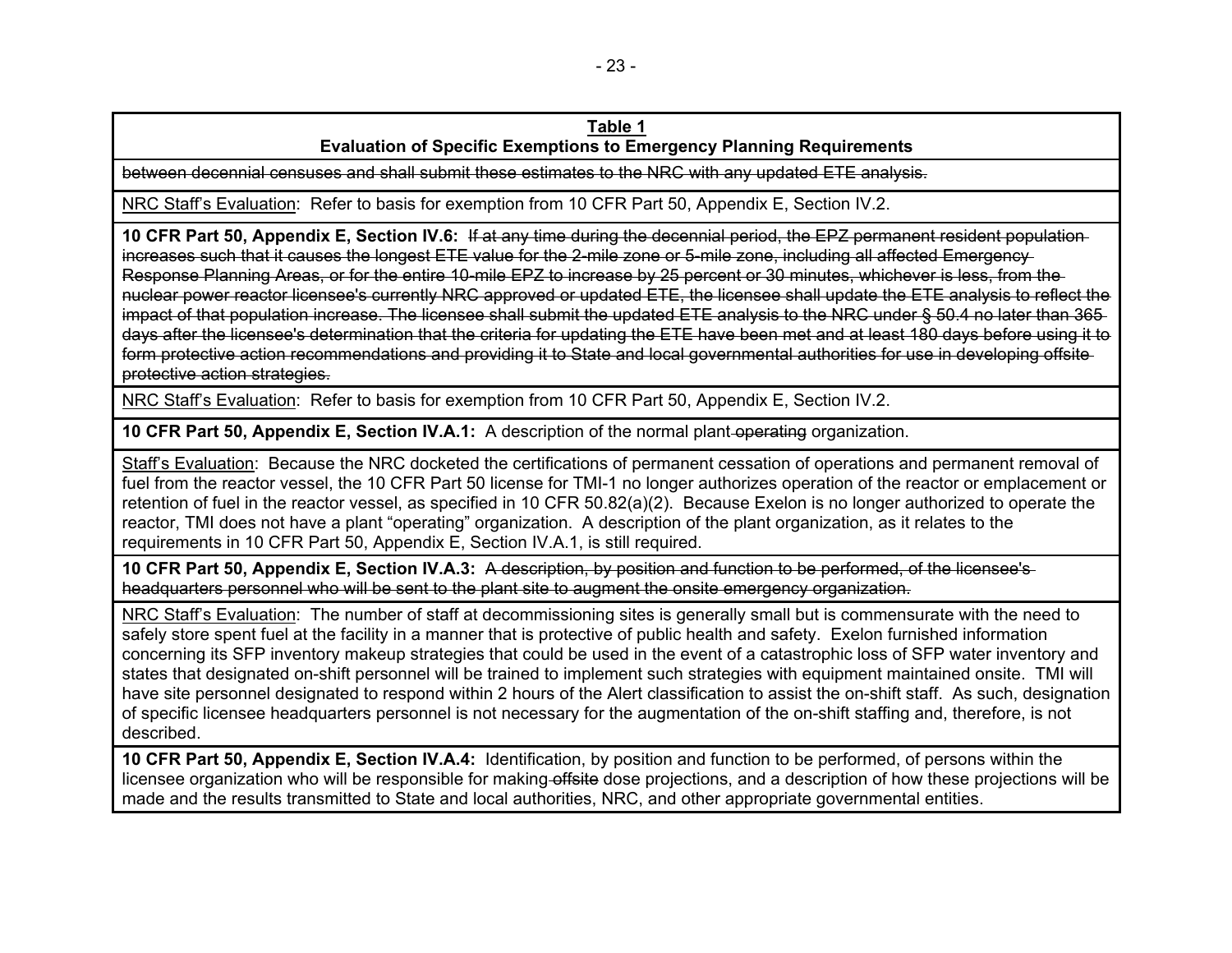NRC Staff's Evaluation: Exelon's analysis demonstrated that, as of 365 days after the permanent cessation of power operations, no DBAs would result in doses in excess of the EPA early phase PAGs to the public beyond the EAB. While it is unlikely that a beyond-DBA would result in doses in excess of the EPA early phase PAGs to the public beyond the EAB, the licensee still must be able to determine whether a radiological release is occurring, thereby achieving the underlying purpose of this regulatory provision. If a release is occurring, then the licensee's staff should promptly communicate that information to offsite authorities for their consideration. The offsite authorities are responsible for deciding what, if any, protective actions should be taken.

Considering the very low probability of beyond-design-basis events affecting the SFP and the time available to initiate mitigative actions consistent with plant conditions (i.e., the time between the loss of both water and air cooling to the spent fuel and the time before the onset of a postulated zirconium cladding fire), offsite REP plans (in accordance with 44 CFR Part 350) are not needed. Therefore, offsite dose projections are not required.

**10 CFR Part 50, Appendix E, Section IV.A.5:** Identification, by position and function to be performed, of other employees of the licensee with special qualifications for coping with emergency conditions that may arise. Other persons with special qualifications, such as consultants, who are not employees of the licensee and who may be called upon for assistance for emergencies shall also be identified. The special qualifications of these persons shall be described.

NRC Staff's Evaluation: Exelon furnished information concerning its SFP inventory makeup strategies that could be used in the event of a catastrophic loss of SFP water inventory and stated that designated on-shift personnel are trained to implement such strategies with equipment maintained onsite. Exelon will have site personnel designated to respond within 2 hours of the Alert classification to assist the on-shift staff. As such, additional employees or other persons with special qualifications are not anticipated.

Considering the very low probability of beyond-design-basis events affecting the SFP and the time available to initiate mitigative actions consistent with plant conditions (i.e., the time between the loss of both water and air cooling to the spent fuel and the time before the onset of a postulated zirconium cladding fire), offsite REP plans (in accordance with 44 CFR Part 350) are not needed. Therefore, personnel with special qualifications, as directed in 10 CFR Part 50, Appendix E, Section IV.A.5, are not required.

**10 CFR Part 50, Appendix E, Section IV.A.7:** By June 23, 2014, identification of, and a description of the assistance expected from, appropriate State, local, and Federal agencies with responsibilities for coping with emergencies, including hostile action at the site. For purposes of this appendix, "hostile action" is defined as an act directed toward a nuclear power plant or its personnel that include the use of violent force to destroy equipment, take hostages, and/or intimidate the licensee to achieve an end. This includes attack by air, land, or water using guns, explosives, projectiles, vehicles, or other devices used to deliver destructive force.

NRC Staff's Evaluation: Refer to basis for exemption from 10 CFR Part 50, Appendix E, Section IV.1.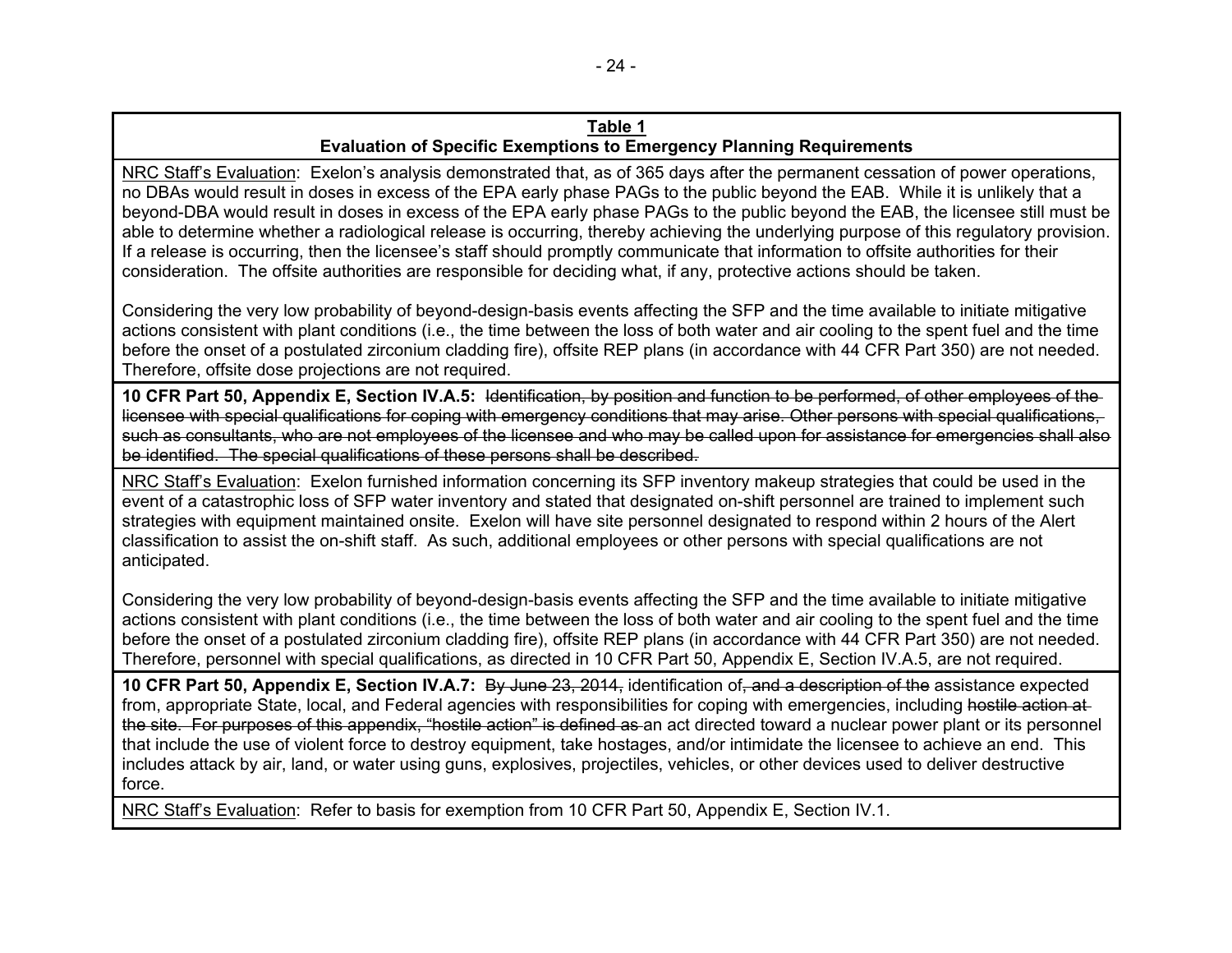**10 CFR Part 50, Appendix E, Section IV.A.8:** Identification of the State and/or local officials responsible for planning for, ordering and controlling appropriate protective actions, including evacuations when necessary.

NRC Staff's Evaluation: Considering the very low probability of beyond-design-basis events affecting the SFP and the time available to initiate mitigative actions consistent with plant conditions (i.e., the time between the loss of both water and air cooling to the spent fuel and the time before the onset of a postulated zirconium cladding fire), offsite REP plans (in accordance with 44 CFR Part 350) are not needed. Therefore, identification of the State and/or local officials responsible for detailed pre-planning for, and ordering appropriate protective actions, including evacuations when necessary, is no longer required.

**10 CFR Part 50, Appendix E, Section IV.A.9:** By December 24, 2012, for nuclear power reactor licensees, a detailed analysis demonstrating that on-shift personnel assigned emergency plan implementation functions are not assigned responsibilities that would prevent the timely performance of their assigned functions as specified in the emergency plan.

NRC Staff's Evaluation: As part of the 2011 EP Final Rule, the NRC concluded that the staffing analysis requirement was not necessary for non-power reactor licensees because staffing at non-power reactors is generally small, which is commensurate with operating the facility in a manner that is protective of the public health and safety. The similarities with regard to staffing between TMI and non-power reactors show that the TMI facility should be treated in a similar fashion as a non-power reactor for purposes of EP. Therefore, a detailed staffing analysis is not needed for a decommissioning reactor.

**10 CFR Part 50, Appendix E, Section IV.B.1:** The means to be used for determining the magnitude of, and for continually assessing the impact of, the release of radioactive materials shall be described, including emergency action levels that are to be used as criteria for determining the need for notification and participation of local and State agencies, the Commission, and other Federal agencies, and the emergency action levels that are to be used for determining when and what type of protective measures should be considered within and outside the site boundary to protect health and safety. The emergency action levels shall be based on in-plant conditions and instrumentation in addition to onsite and offsite monitoring. By June 20, 2012, for nuclear powerreactor licensees, these action levels must include hostile action that may adversely affect the nuclear power plant. The initial emergency action levels shall be discussed and agreed on by the applicant or licensee and State and local governmental authorities and approved by the NRC. Thereafter, emergency action levels shall be reviewed with the State and local governmental authorities on an annual basis.

NRC Staff's Evaluation: Considering the very low probability of beyond-design-basis events affecting the SFP and the time available to initiate mitigative actions consistent with plant conditions (i.e., the time between the loss of both water and air cooling to the spent fuel and the time before the onset of a postulated zirconium cladding fire), offsite REP plans (in accordance with 44 CFR Part 350) are not needed. Therefore, a decommissioning reactor is not required to have EALs to determine protective measures offsite. With respect to EALs for hostile action, refer to basis for exemption from 10 CFR Part 50, Appendix E, Section IV.1.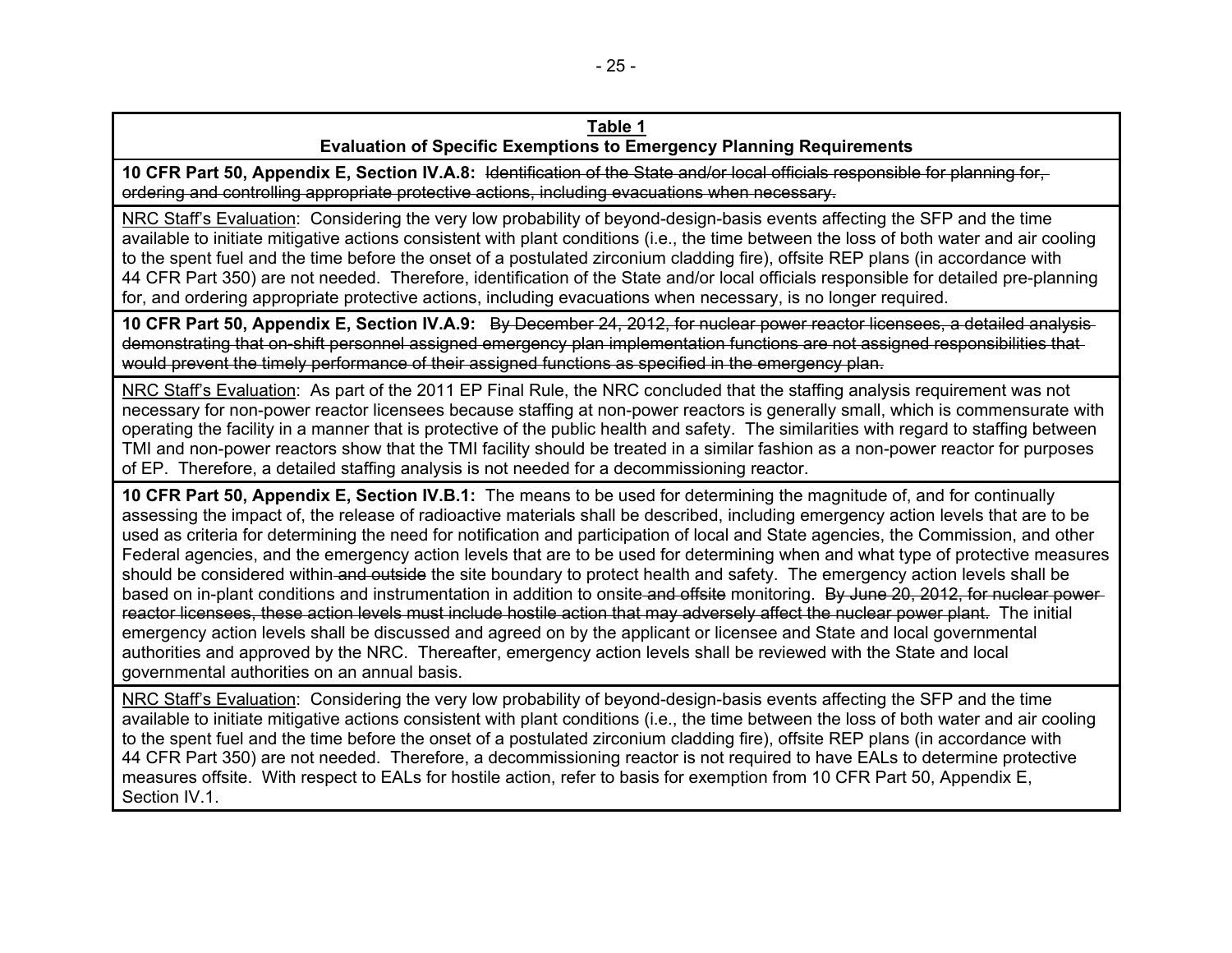**10 CFR Part 50, Appendix E, Section IV.C.1:** The entire spectrum of emergency conditions that involve the alerting or activating of progressively larger segments of the total emergency organization shall be described. The communication steps to be taken to alert or activate emergency personnel under each class of emergency shall be described. Emergency action levels (based not only on onsite and offsite radiation monitoring information but also on readings from a number of sensors that indicate a potential emergency, such as the pressure in containment and the response of the Emergency Core Cooling System) for notification of offsite agencies shall be described. The existence, but not the details, of a message authentication scheme shall be noted for such agencies. The emergency classes defined shall include: (1) notification of unusual events, (2) alert, (3) site area emergency. and (4) general emergency. These classes are further discussed in NUREG-0654/FEMA [Federal Emergency Management Agency]-REP-1.

NRC Staff's Evaluation: For a permanently shutdown and defueled power reactor, containment pressure and emergency core cooling system are no longer required. Therefore, they would have no parameters indicating a potential emergency. Other indications, such as SFP level, SFP temperature, and area radiation monitors indicate the conditions at TMI.

Exelon's analysis demonstrated that, as of 365 days after the permanent cessation of power operations, no credible events within the DBA would reach the dose criteria for the declaration of a Site Area Emergency or a General Emergency. As discussed previously, the probability of a beyond-DBA condition that could reach emergency classifications of a Site Area Emergency or a General Emergency is very low. In the unlikely event of a severe beyond-DBA resulting in the loss of all cooling to the stored fuel, as of 488 days after the permanent cessation of power operations, it would take at least 10 hours from the time the fuel is uncovered until it reaches a temperature of 900˚C. During this time, TMI could initiate mitigative actions consistent with plant conditions. The need for offsite radiation monitoring systems in support of event classification above an Alert classification level is no longer required because of the very low probability of beyond-design-basis events occurring that would affect SFP structural integrity, as well as the time available to initiate SFP mitigative measures before the onset of a postulated zirconium cladding fire.

**10 CFR Part 50, Appendix E, Section IV.C.2:** By June 20, 2012, nuclear power reactor licensees shall establish and maintain the capability to assess, classify, and declare an emergency condition within 15 minutes after the availability of indications to plant operators that an emergency action level has been exceeded and shall promptly declare the emergency condition as soon as possible following identification of the appropriate emergency classification level. Licensees shall not construe these criteria as a grace period to attempt to restore plant conditions to avoid declaring an emergency action due to an emergency action level that has been exceeded. Licensees shall not construe these criteria as preventing implementation of response actions deemed by the licensee to be necessary to protect public health and safety provided that any delay in declaration does not deny the State and local authorities the opportunity to implement measures necessary to protect the public health and safety.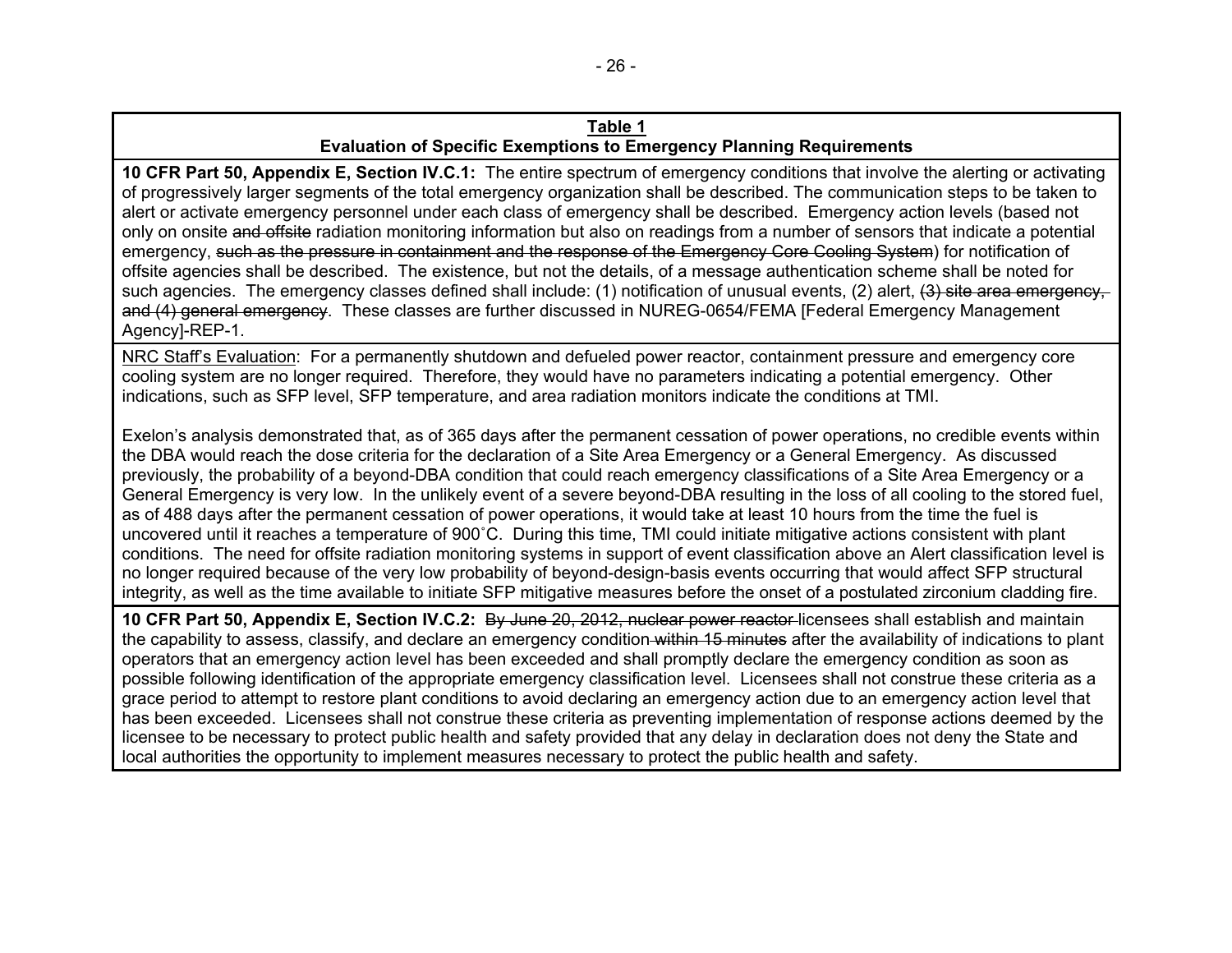NRC Staff's Evaluation: In the 2011 EP Final Rule, non-power reactor licensees were not required to assess, classify, and declare an emergency condition within 15 minutes. An SFP and an ISFSI are also not nuclear power reactors as defined in the NRC's regulations. Like non-power reactors and ISFSIs, a decommissioning power reactor has a low likelihood of a credible accident resulting in radiological releases requiring offsite protective measures. For these reasons, the NRC staff concludes that a decommissioning power reactor should not be required to assess, classify, and declare an emergency condition within 15 minutes.

**10 CFR Part 50, Appendix E, Section IV.D.1:** Administrative and physical means for notifying local, State, and Federal officials and agencies and agreements reached with these officials and agencies for the prompt notification of the public and for publicevacuation or other protective measures, should they become necessary, shall be described. This description shall include identification of the appropriate officials, by title and agency, of the State and local government agencies within the EPZs.

NRC Staff's Evaluation: Refer to basis for exemption from 10 CFR 50.47(b) and 10 CFR 50.47(b)(10).

**10 CFR Part 50, Appendix E, Section IV.D.2:** Provisions shall be described for yearly dissemination to the public within the plume exposure pathway EPZ of basic emergency planning information, such as the methods and times required for public notification and the protective actions planned if an accident occurs, general information as to the nature and effects of radiation, and a listing of local broadcast stations that will be used for dissemination of information during an emergency. Signs or other measures shall also be used to disseminate to any transient population within the plume exposure pathway EPZ appropriate information that would be helpful if an accident occurs.

NRC Staff's Evaluation: Refer to basis for exemption from 10 CFR Part 50, Appendix E, Section IV.D.1.

**10 CFR Part 50, Appendix E, Section IV.D.3:** A licensee shall have the capability to notify responsible State and local governmental agencies within 15 minutes after declaring an emergency. The licensee shall demonstrate that the appropriate governmental authorities have the capability to make a public alerting and notification decision promptly on being informed by the licensee of an emergency condition. Prior to initial operation greater than 5 percent of rated thermal power of the first reactor at the site, each nuclear power reactor licensee shall demonstrate that administrative and physical means have been established for alerting and providing prompt instructions to the public with the plume exposure pathway EPZ. The design objective of the prompt public alert and notification system shall be to have the capability to essentially complete the initial alerting and notification of the public within the plume exposure pathway EPZ within about 15 minutes. The use of this alerting and notification capability will range from immediate alerting and notification of the public (within 15 minutes of the time that State and local officials are notified that a situation exists requiring urgent action) to the more likely events where there is substantial time available for the appropriate governmental authorities to make a judgment whether or not to activate the public alert and notification system. The alerting and notification capability shall additionally include administrative and physical means for a backup method of public alerting and notification capable of being used in the event the primary method of alerting and notification is unavailable during an emergency to alert or notify all or portions of the plume exposure pathway EPZ population. The backup method shall have the capability to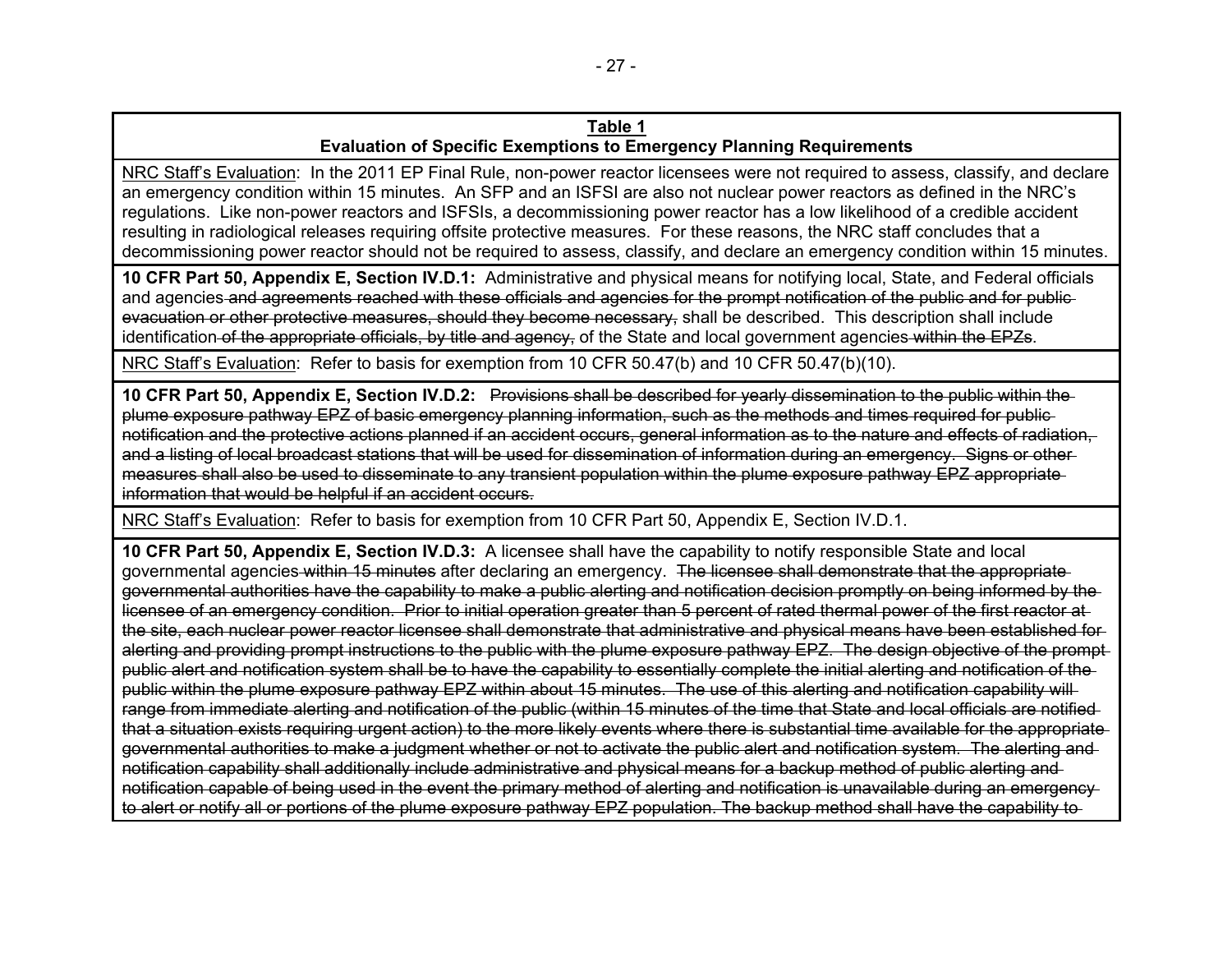alert and notify the public within the plume exposure pathway EPZ, but does not need to meet the 15 minute design objective for the primary prompt public alert and notification system. When there is a decision to activate the alert and notification system, the appropriate governmental authorities will determine whether to activate the entire alert and notification system simultaneously or ina graduated or staged manner. The responsibility for activating such a public alert and notification system shall remain with the appropriate governmental authorities.

NRC Staff's Evaluation: Exelon proposes in its exemption requests to complete emergency notifications to the Pennsylvania Emergency Management Agency within 30 minutes after an emergency declaration or a change in classification. This timeframe is consistent with the 10 CFR 50.72(a)(3) notification time to the NRC and is appropriate because in the permanently defueled condition, the rapidly developing scenarios associated with events initiated during reactor operation are no longer credible. Also refer to basis for exemption from 10 CFR 50.47(b) and 10 CFR 50.47(b)(10).

**10 CFR Part 50, Appendix E, Section IV.D.4:** If FEMA has approved a nuclear power reactor site's alert and notification design report, including the backup alert and notification capability, as of December 23, 2011, then the backup alert and notification capability requirements in Section IV.D.3 must be implemented by December 24, 2012. If the alert and notification design reportdoes not include a backup alert and notification capability or needs revision to ensure adequate backup alert and notification capability, then a revision of the alert and notification design report must be submitted to FEMA for review by June 24, 2013, and the FEMA-approved backup alert and notification means must be implemented within 365 days after FEMA approval. However, the total time period to implement a FEMA-approved backup alert and notification means must not exceed June 22, 2015.

NRC Staff's Evaluation: Refer to the basis for exemption from 10 CFR Part 50, Appendix E, Section IV.D.3 regarding the alert and notification system requirements.

**10 CFR Part 50, Appendix E, Section IV.E.8.a.(i):** A licensee onsite technical support center and an emergency operations facility from which effective direction can be given and effective control can be exercised during an emergency;

NRC Staff's Evaluation: The Technical Support Center (TSC) is an area located close to the control room that provides plant management and technical support to the reactor operating personnel located in the control room during emergency conditions. It has technical data displays and plant records available to assist in the detailed analysis and diagnosis of abnormal plant conditions and any significant release of radioactivity to the environment. The TSC is also the primary communications center for the plant during an emergency. With the permanently shutdown and defueled status of the TMI-1 reactor and the storage of the spent nuclear fuel in the SFP and ISFSI (when built), the TSC and EOF will no longer be required to meet their original purpose during an emergency or support initial SFP mitigation actions if needed. The basis for the EOF exemption is provided in the basis for exemption from 10 CFR 50.47(b)(3).

**10 CFR Part 50, Appendix E, Section IV.E.8.a.(ii):** For nuclear power reactor licensees, a licensee onsite operational support center;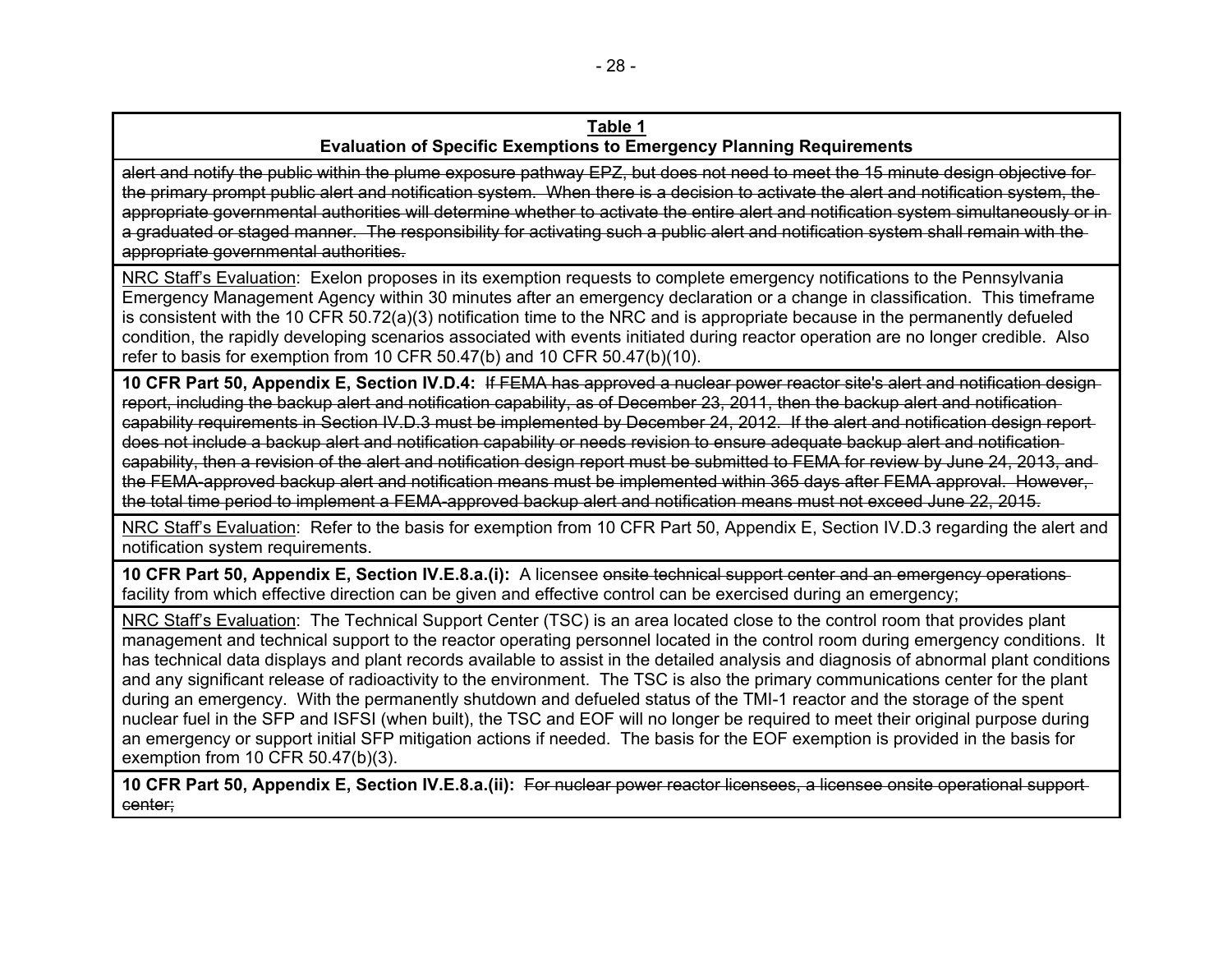NRC Staff's Evaluation: The Operations Support Center (OSC) is an onsite area separate from the control room and the TSC where licensee operations support personnel will assemble in an emergency. The OSC should provide a location where plant logistic support can be coordinated during an emergency and restrict control room access to those support personnel specifically requested by the shift supervisor. With the permanently shutdown and defueled status of the TMI reactor and the storage of the spent nuclear fuel in the SFP and ISFSI (when built), an OSC will no longer be required to meet its original purpose during an emergency or support initial SFP mitigation actions if needed. Exelon states that the TMI-1 control room will be the single onsite facility that provides support, emergency mitigation, radiation monitoring, and effective control that will be exercised during an emergency.

**10 CFR Part 50, Appendix E, Section IV.E.8.b:** For a nuclear power reactor licensee's emergency operations facility required by paragraph 8.a of this section, either a facility located between 10 miles and 25 miles of the nuclear power reactor site(s), or a primary facility located less than 10 miles from the nuclear power reactor site(s) and a backup facility located between 10 miles and 25 miles of the nuclear power reactor site(s). An emergency operations facility may serve more than one nuclear power reactor site. A licensee desiring to locate an emergency operations facility more than 25 miles from a nuclear power reactor site shall request prior Commission approval by submitting an application for an amendment to its license. For an emergency operations facility located more than 25 miles from a nuclear power reactor site, provisions must be made for locating NRC and offsite responders closer to the nuclear power reactor site so that NRC and offsite responders can interact face-to-face with emergency response personnel entering and leaving the nuclear power reactor site. Provisions for locating NRC and offsite responders closer to a nuclear power reactor site that is more than 25 miles from the emergency operations facility must include the following:

(1) Space for members of an NRC site team and Federal, State, and local responders;

(2) Additional space for conducting briefings with emergency response personnel;

(3) Communication with other licensee and offsite emergency response facilities;

(4) Access to plant data and radiological information; and

(5) Access to copying equipment and office supplies;

NRC Staff's Evaluation: Refer to basis for exemption from 10 CFR 50.47(b)(3).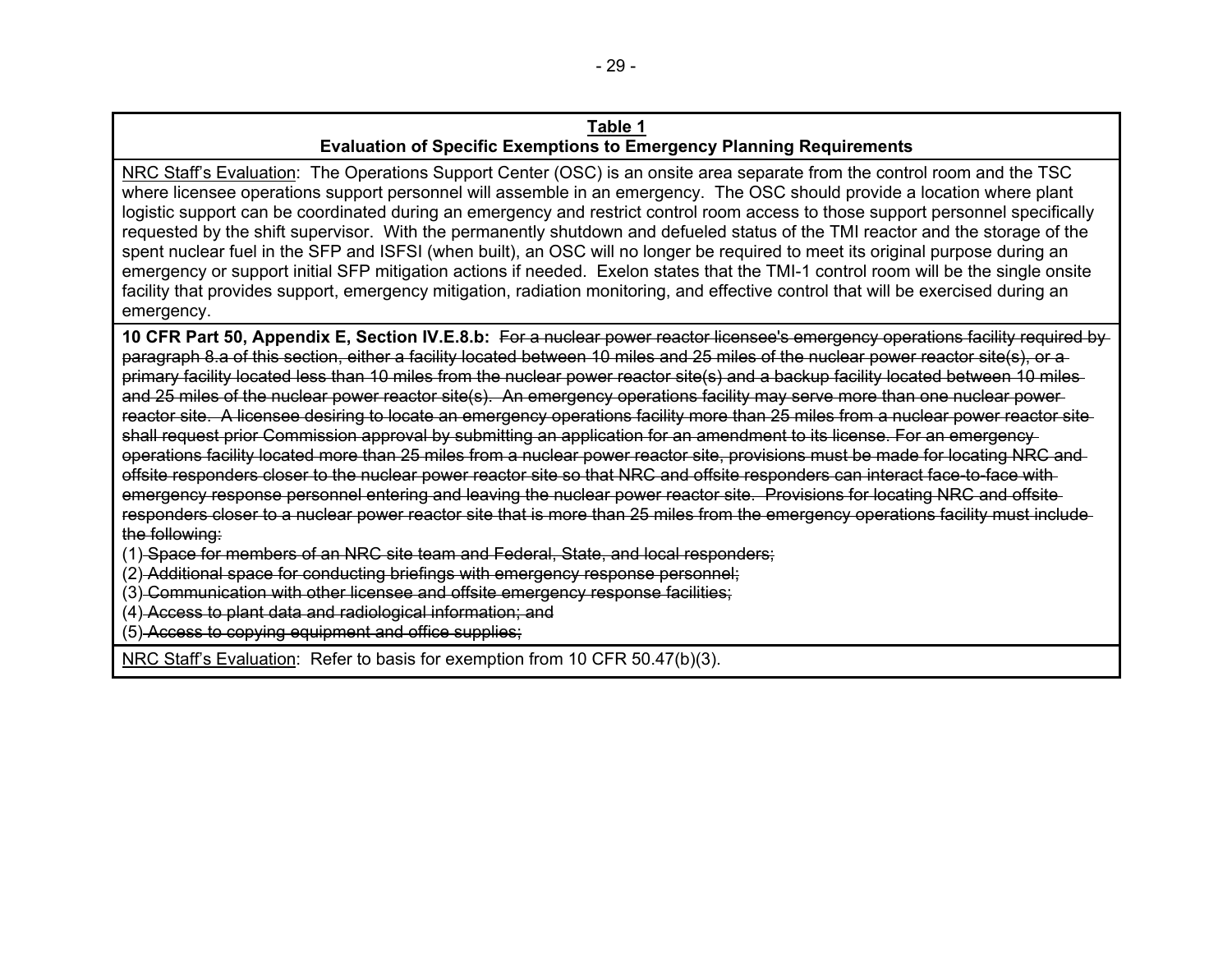**10 CFR Part 50, Appendix E, Section IV.E.8.c:** By June 20, 2012, for a nuclear power reactor licensee's emergency operations facility required by paragraph 8.a of this section, a facility having the following capabilities:

(1) The capability for obtaining and displaying plant data and radiological information for each reactor at a nuclear power reactor site and for each nuclear power reactor site that the facility serves;

(2) The capability to analyze plant technical information and provide technical briefings on event conditions and prognosis to licensee and offsite response organizations for each reactor at a nuclear power reactor site and for each nuclear power reactor site that the facility serves; and

(3) The capability to support response to events occurring simultaneously at more than one nuclear power reactor site if the emergency operations facility serves more than one site; and

NRC Staff's Evaluation: Refer to basis for exemption from 10 CFR 50.47(b)(3).

**10 CFR Part 50, Appendix E, Section IV.E.8.d:** For nuclear power reactor licensees, an alternative facility (or facilities) that would be accessible even if the site is under threat of or experiencing hostile action, to function as a staging area for augmentation of emergency response staff and collectively having the following characteristics: the capability for communication with the emergency operations facility, control room, and plant security; the capability to perform offsite notifications; and the capability for engineering assessment activities, including damage control team planning and preparation, for use when onsite emergency facilities cannot be safely accessed during hostile action. The requirements in this paragraph 8.d must be implemented no later than December 23, 2014, with the exception of the capability for staging emergency response organization personnel at the alternative facility (or facilities) and the capability for communications with the emergency operations facility, control room, and plant security, which must be implemented no later than June 20, 2012.

NRC Staff's Evaluation: Refer to basis for exemption from 10 CFR Part 50, Appendix E, Section IV.1 regarding "hostile action."

**10 CFR Part 50, Appendix E, Section IV.E.8.e:** A licensee shall not be subject to the requirements of paragraph 8.b of this section for an existing emergency operations facility approved as of December 23, 2011;

NRC Staff's Evaluation: Refer to basis for exemption from 10 CFR 50.47(b)(3).

**10 CFR Part 50, Appendix E, Section IV.E.9.a:** Provisions for communications with contiguous State/local governments within the plume exposure pathway EPZ. Such communication shall be tested monthly.

NRC Staff's Evaluation: TMI will maintain communications with the Pennsylvania Emergency Management Agency and the NRC. Refer to basis for exemption from 10 CFR 50.47(b) and 10 CFR 50.47(b)(10).

**10 CFR Part 50, Appendix E, Section IV.E.9.c:** Provision for communications among the nuclear power reactor control room, the onsite technical support center, and the emergency operations facility; and among the nuclear facility, the principal State and local emergency operations centers, and the field assessment teams. Such communications systems shall be tested annually.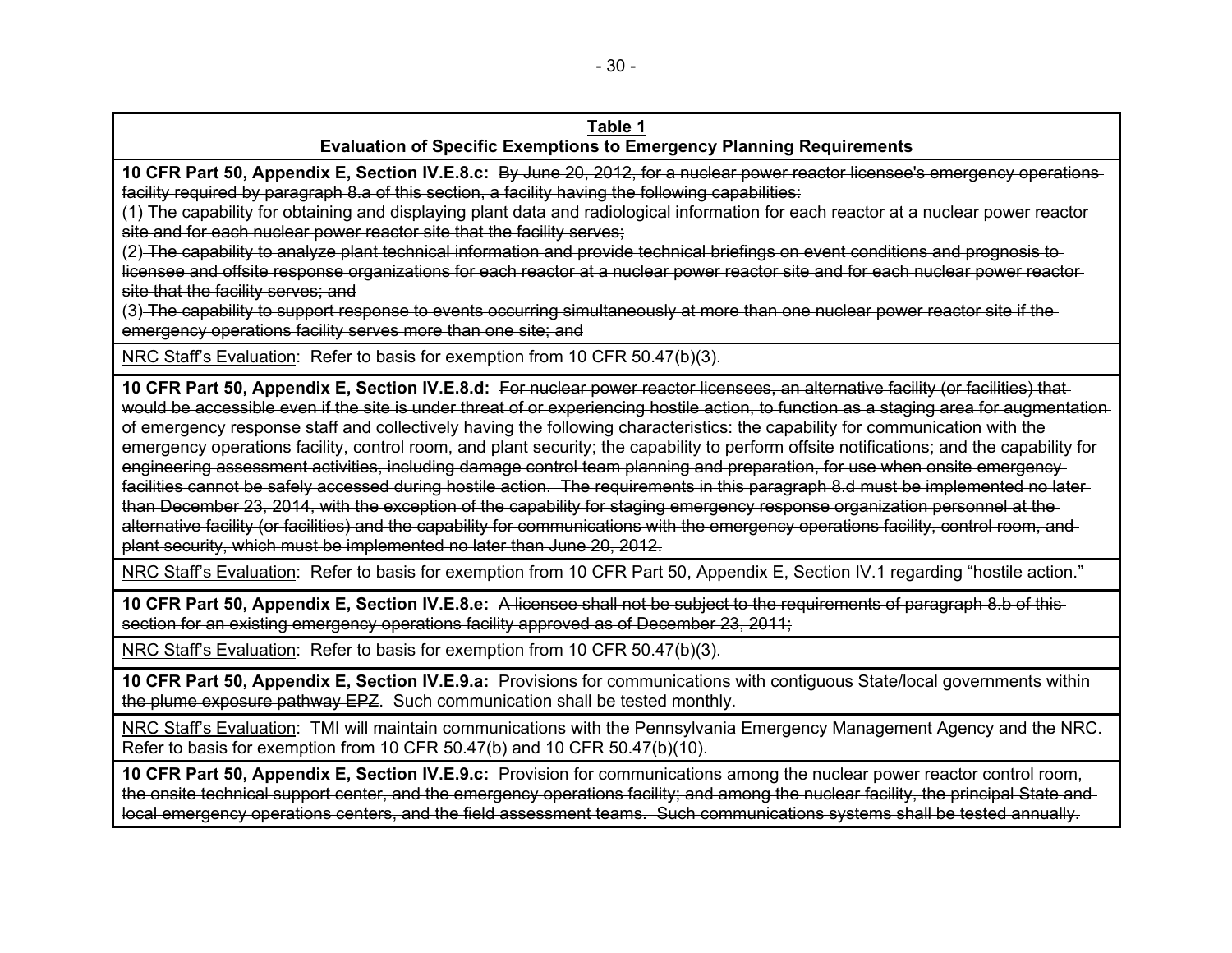NRC Staff's Evaluation: Considering the very low probability of beyond-design-basis events affecting the SFP and the time available to initiate mitigative actions consistent with plant conditions (i.e., the time between the loss of both water and air cooling to the spent fuel and the time before the onset of a postulated zirconium cladding fire), offsite REP plans (in accordance with 44 CFR Part 350) are not needed. There is no need for a TSC, EOF, or offsite field assessment teams to meet the underlying purpose of the rule. With the elimination of the requirements for a TSC, EOF and the field assessment teams, performing annual testing of communication among them is no longer required. Communications with State and local governments will be through the commercial phone system. Due to its frequency of use, the testing of that system is not necessary.

**10 CFR Part 50, Appendix E, Section IV.E.9.d:** Provisions for communications by the licensee with NRC Headquarters and the appropriate NRC Regional Office Operations Center from the nuclear power reactor control room, the onsite technical supportcenter, and the emergency operations facility. Such communications shall be tested monthly.

NRC Staff's Evaluation: Based on the smaller facility staff and the greatly reduced required interaction with State and local emergency response facilities, the NRC staff concludes that the functions of the control room, EOF, TSC, and the OSC may be combined into one or more locations. As discussed previously, there is no need for the TSC and EOF. As a result, communications between the EOF and TSC and the NRC, and monthly testing of these capabilities are no longer needed. The Emergency Notification System used to communicate with the NRC will continue to be tested monthly.

**10 CFR Part 50, Appendix E, Section IV.F.1:** The program to provide for: (a) The training of employees and exercising, by periodic drills, of radiation emergency plans to ensure that employees of the licensee are familiar with their specific emergency response duties, and (b) The participation in the training and drills by other persons whose assistance may be needed in the event of a radiation emergency shall be described. This shall include a description of specialized initial training and periodic retraining programs to be provided to each of the following categories of emergency personnel:

- i. Directors and/or coordinators of the plant emergency organization;
- ii. Personnel responsible for accident assessment, including control room shift personnel;
- iii. Radiological monitoring teams;
- iv. Fire control teams (fire brigades);
- v. Repair and damage control teams;
- vi. First aid and rescue teams;
- vii. Medical support personnel;
- viii. Licensee's headquarters support personnel;
- ix. Security personnel.

In addition, a radiological orientation training program shall be made available to local services personnel; e.g., local emergency services/Civil Defense, local law enforcement personnel, local news media persons.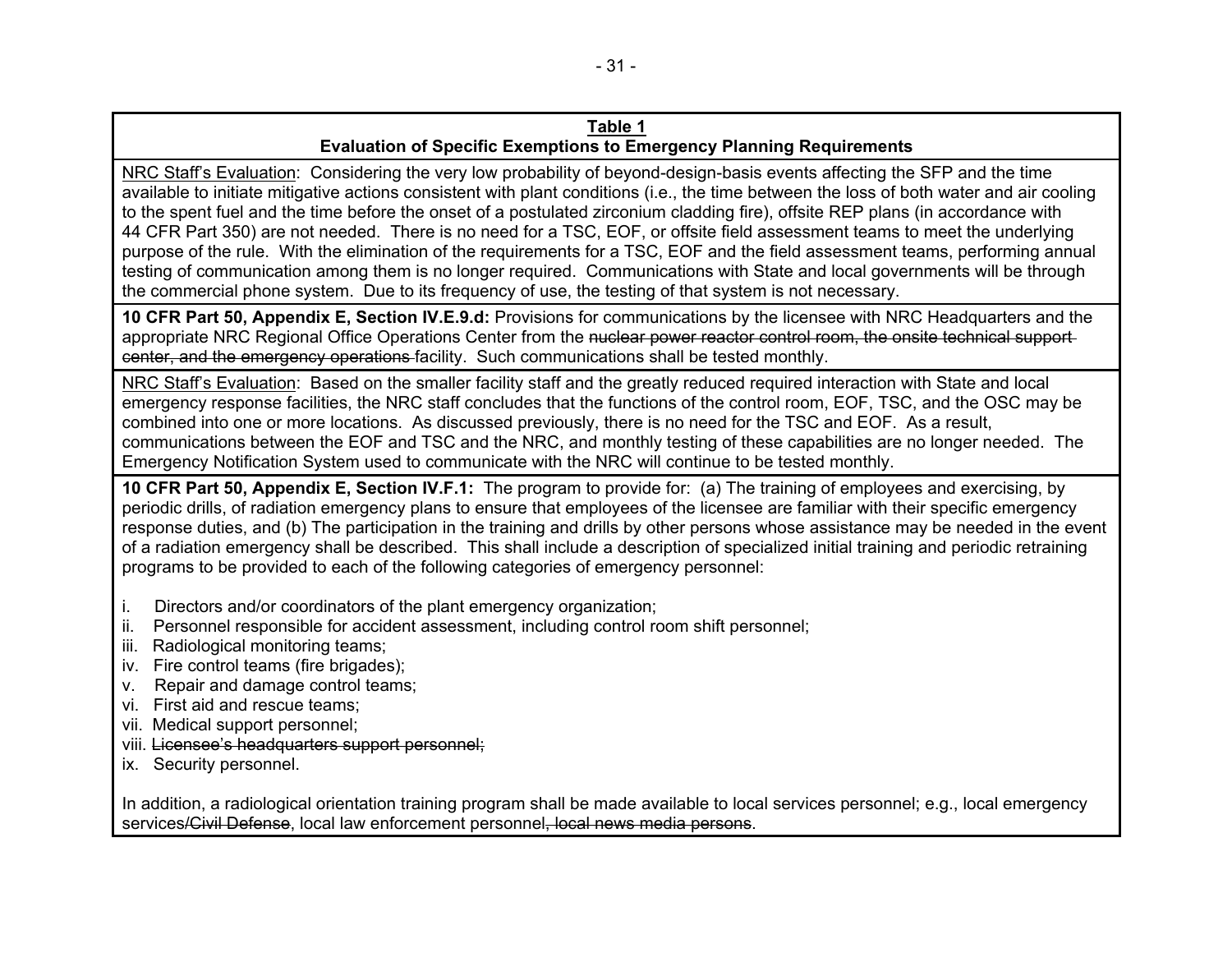NRC Staff's Evaluation: Decommissioning power reactor sites typically have a level of emergency response that does not require additional response by the licensee's headquarters personnel. Therefore, the NRC staff considers exempting the licensee's headquarters personnel from training requirements to be reasonable.

Due to the low probability of DBA or other credible events to exceed the EPA early phase PAGs, offsite emergency measures are limited to support provided by local police, fire departments, and ambulance and hospital services, as appropriate. Local news media personnel no longer need radiological orientation training since they will not be called upon to support the formal Joint Information Center. The term "Civil Defense" is no longer commonly used, so references to this term in the regulation are not needed.

**10 CFR Part 50, Appendix E, Section IV.F.2:** The plan shall describe provisions for the conduct of emergency preparedness exercises as follows: Exercises shall test the adequacy of timing and content of implementing procedures and methods, test emergency equipment and communications networks, test the public alert and notification system, and ensure that emergency organization personnel are familiar with their duties.

NRC Staff's Evaluation: Refer to basis for exemption from 10 CFR Part 50, Appendix E, Section IV.D.1.

**10 CFR Part 50, Appendix E, Section IV.F.2.a:** A full participation exercise which tests as much of the licensee, State, and local emergency plans as is reasonably achievable without mandatory public participation shall be conducted for each site at which a power reactor is located. Nuclear power reactor licensees shall submit exercise scenarios under § 50.4 at least 60 days before use in a full participation exercise required by this paragraph 2.a.

## [**F.2.a.(i), (ii), and (iii)** are not applicable.]

NRC Staff's Evaluation: Considering the very low probability of beyond-design-basis events affecting the SFP and the time available to initiate mitigative actions consistent with plant conditions (i.e., the time between the loss of both water and air cooling to the spent fuel and the time before the onset of a postulated zirconium cladding fire), offsite REP plans (in accordance with 44 CFR Part 350) are not needed. Therefore, conducting a full participation exercise with State and local agencies is not required. The licensee would be exempt from 10 CFR Part 50, Appendix E, Section IV.F.2.a.(i)-(iii) because the licensee would be exempt from the umbrella provision of 10 CFR Part 50, Appendix E, Section IV.F.2.a.

**10 CFR Part 50, Appendix E, Section IV.F.2.b:** Each licensee at each site shall conduct a subsequent exercise of its onsite emergency plan every 2 years. Nuclear power reactor licensees shall submit exercise scenarios under § 50.4 at least 60 days before use in an exercise required by this paragraph 2.b. The exercise may be included in the full participation biennial exercise required by paragraph 2.c. of this section. In addition, the licensee shall take actions necessary to ensure that adequate emergency response capabilities are maintained during the interval between biennial exercises by conducting drills, including at least one drill involving a combination of some of the principal functional areas of the licensee's onsite emergency response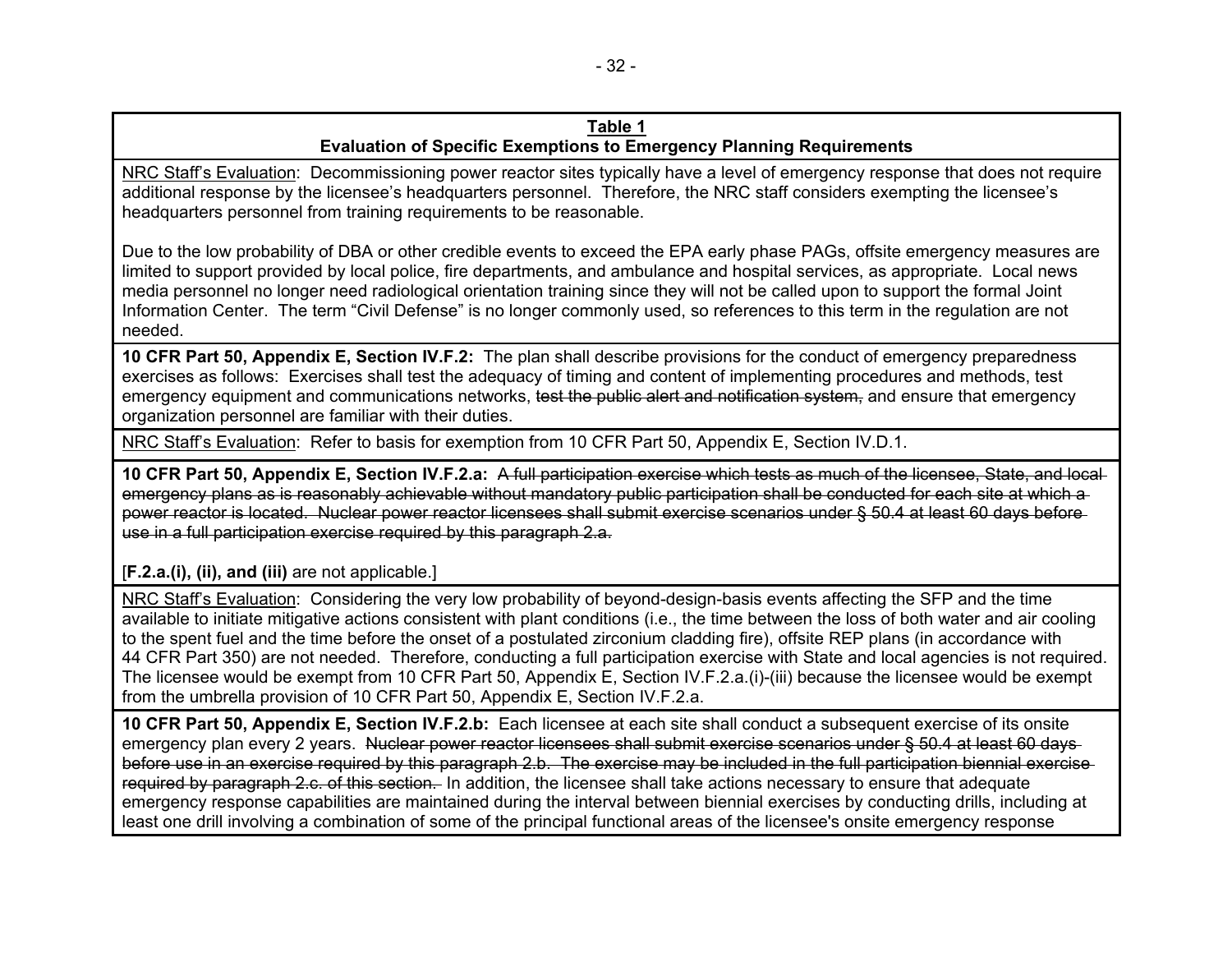capabilities. The principal functional areas of emergency response include activities such as management and coordination of emergency response, accident assessment, event classification, notification of offsite authorities, and assessment of the onsite and offsite impact of radiological releases, protective action recommendation development, protective action decision making, plant system repair and mitigative action implementation. During these drills, activation of all of the licensee's emergency response facilities (Technical Support Center (TSC), Operations Support Center (OSC), and the Emergency Operations Facility (EOF)) would not be necessary, licensees would have the opportunity to consider accident management strategies, supervised instruction would be permitted, operating staff in all participating facilities would have the opportunity to resolve problems (success paths) rather than have controllers intervene, and the drills may focus on the onsite exercise training objectives.

NRC Staff's Evaluation: Refer to basis for exemption from 10 CFR Part 50, Appendix E, Section IV.F.2.a for the basis for exemption from requirements related to offsite actions. The basis for the TSC exemption is provided in the basis for exemption from 10 CFR Part 50, Appendix E, Section IV.E.8.a.(i). The basis for the OSC exemption is provided in the basis for exemption from 10 CFR Part 50, Appendix E, Section IV.E.8.a.(ii). The basis for the EOF exemption is provided in the basis for exemption from 10 CFR 50.47(b)(3).

**10 CFR Part 50, Appendix E, Section IV.F.2.c:** Offsite plans for each site shall be exercised biennially with full participation by each offsite authority having a role under the radiological response plan. Where the offsite authority has a role under a radiological response plan for more than one site, it shall fully participate in one exercise every two years and shall, at least, partially participate in other offsite plan exercises in this period. If two different licensees each have licensed facilities located either on the same site or on adjacent, contiguous sites, and share most of the elements defining co-located licensees, then each licensee shall:

(1) Conduct an exercise biennially of its onsite emergency plan;

(2) Participate quadrennially in an offsite biennial full or partial participation exercise;

(3) Conduct emergency preparedness activities and interactions in the years between its participation in the offsite full or partial participation exercise with offsite authorities, to test and maintain interface among the affected State and local authorities and the licensee. Co-located licensees shall also participate in emergency preparedness activities and interaction with offsite authorities for the period between exercises;

(4) Conduct a hostile action exercise of its onsite emergency plan in each exercise cycle; and

(5) Participate in an offsite biennial full or partial participation hostile action exercise in alternating exercise cycles.

NRC Staff's Evaluation: Refer to basis for exemption from 10 CFR Part 50, Appendix E, Section IV.F.2.a.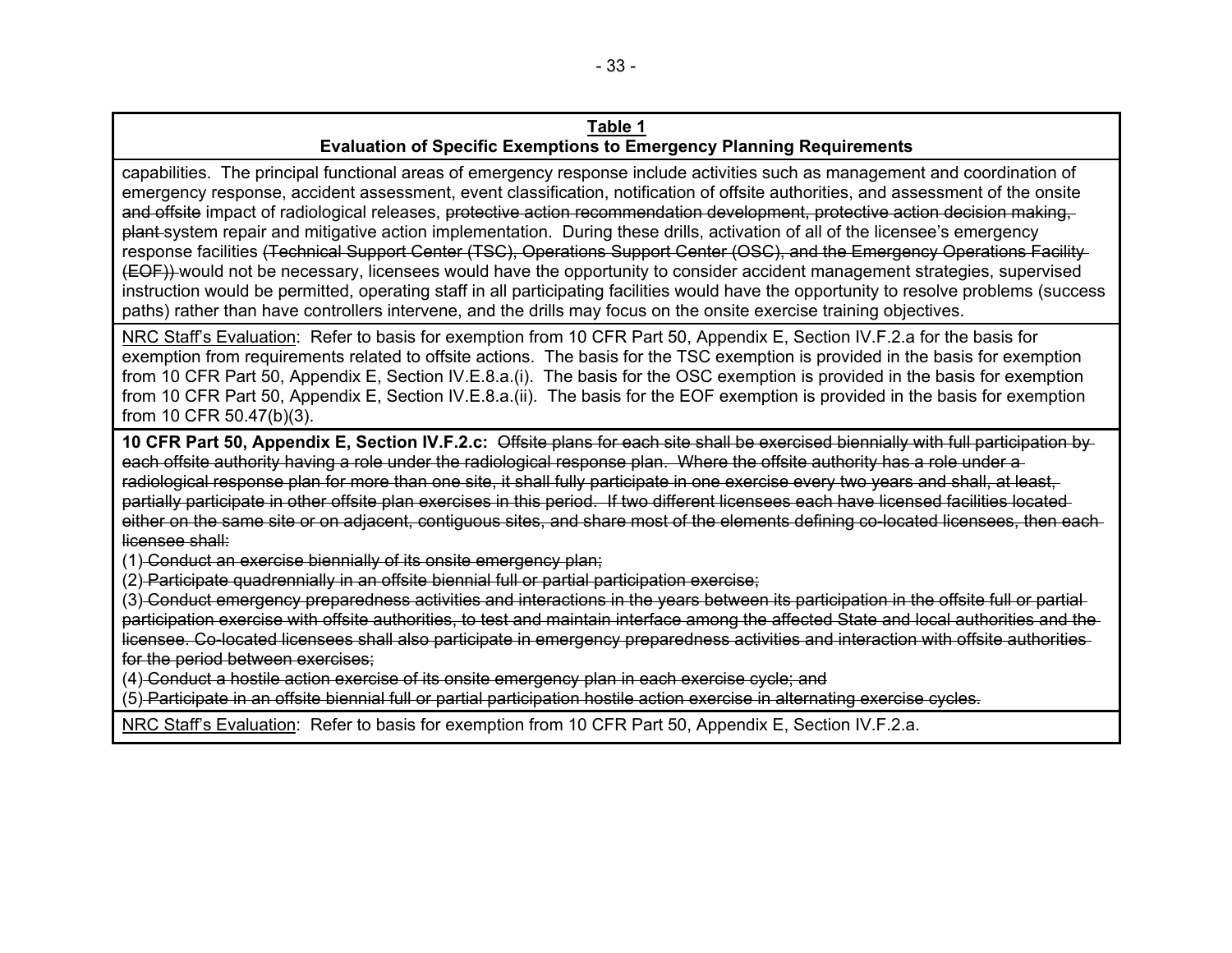**10 CFR Part 50, Appendix E, Section IV.F.2.d:** Each State with responsibility for nuclear power reactor emergency preparedness should fully participate in the ingestion pathway portion of exercises at least once every exercise cycle. In States with more than one nuclear power reactor plume exposure pathway EPZ, the State should rotate this participation from site to site. Each State with responsibility for nuclear power reactor emergency preparedness should fully participate in a hostile action exercise at least once every cycle and should fully participate in one hostile action exercise by

December 31, 2015. States with more than one nuclear power reactor plume exposure pathway EPZ should rotate this participation from site to site.

NRC Staff's Evaluation: Refer to basis for exemption from 10 CFR Part 50, Appendix E, Section IV.2.

**10 CFR Part 50, Appendix E, Section IV.F.2.e:** Licensees shall enable any State or local Government located within the plume exposure pathway EPZ to participate in the licensee's drills when requested by such State or local government.

NRC Staff's Evaluation: Exelon should provide the opportunity for any State and local Government agencies identified in the permanently defueled emergency plan to participate in licensee's drills and exercises upon request. Also see the basis for exemption from 10 CFR Part 50, Appendix E, Section IV.2.

**10 CFR Part 50, Appendix E, Section IV.F.2.f:** Remedial exercises will be required if the emergency plan is not satisfactorily tested during the biennial exercise, such that NRC, in consultation with FEMA, cannot (1) find reasonable assurance that adequate protective measures can and will be taken in the event of a radiological emergency or (2) determine that the Emergency Response Organization (ERO) has maintained key skills specific to emergency response. The extent of State and local participation inremedial exercises must be sufficient to show that appropriate corrective measures have been taken regarding the elements of the plan not properly tested in the previous exercises.

NRC Staff's Evaluation: Considering the very low probability of beyond-design-basis events affecting the SFP and the time available to initiate mitigative actions consistent with plant conditions (i.e., the time between the loss of both water and air cooling to the spent fuel and the time before the onset of a postulated zirconium cladding fire), offsite REP plans (in accordance with 44 CFR Part 350) are not needed. Therefore, the requirement to conduct a full participation exercise with State and local agencies is not needed. Because the NRC staff previously concluded that full participation emergency plan exercises are not required, and FEMA does not have responsibilities related to onsite EP, NRC consultation with FEMA is not necessary.

**10 CFR Part 50, Appendix E, Section IV.F.2.i:** Licensees shall use drill and exercise scenarios that provide reasonable assurance that anticipatory responses will not result from preconditioning of participants. Such scenarios for nuclear powerreactor licensees must include a wide spectrum of radiological releases and events, including hostile action. Exercise and drill scenarios as appropriate must emphasize coordination among onsite and offsite response organizations.

NRC Staff's Evaluation: For decommissioning power reactor sites, there are limited events that could occur and, as such, the purpose of ensuring that responders do not get preconditioned to certain scenarios is not necessary to achieve the underlying